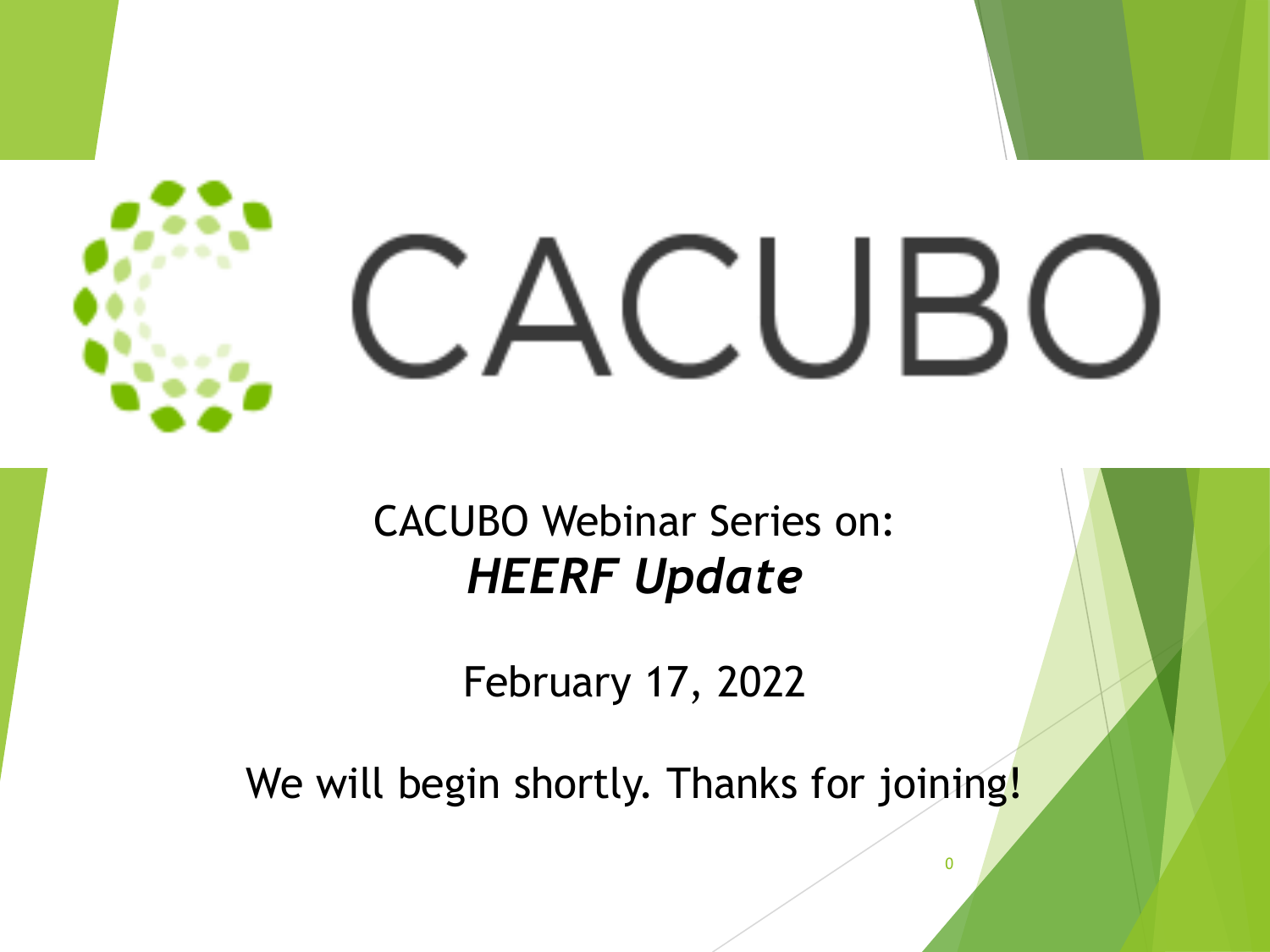

# CACUBO

- This is the 18<sup>th</sup> monthly webinar CACUBO has hosted since the pandemic began. The webinars have been an effort to stay engaged with our members during the pandemic.
- Today, we will hear from panelists who will provide us an update on the accounting for and processing of Higher Education Emergency Relief Fund (HEERF), specifically discussing the processing of the No-Cost Extension, the Annual Reporting Requirements and a discussion of lessons learned.
- This webinar is eligible for CPE. If you are interested in receiving CPE credit for this webinar, please e-mail me (Marty Mickey) at [mmickey@nl.edu](mailto:mmickey@nl.edu) now. During the webinar, there will be three check in questions for you to answer. **In order to receive CPE, you must answer all three of these questions.**
- We will send out a survey afterwards to solicit thoughts and topics for future webinars.
- If you would be willing to present in a future webinar, please e-mail me at [mmickey@nl.edu](mailto:mmickey@nl.edu). <sup>1</sup>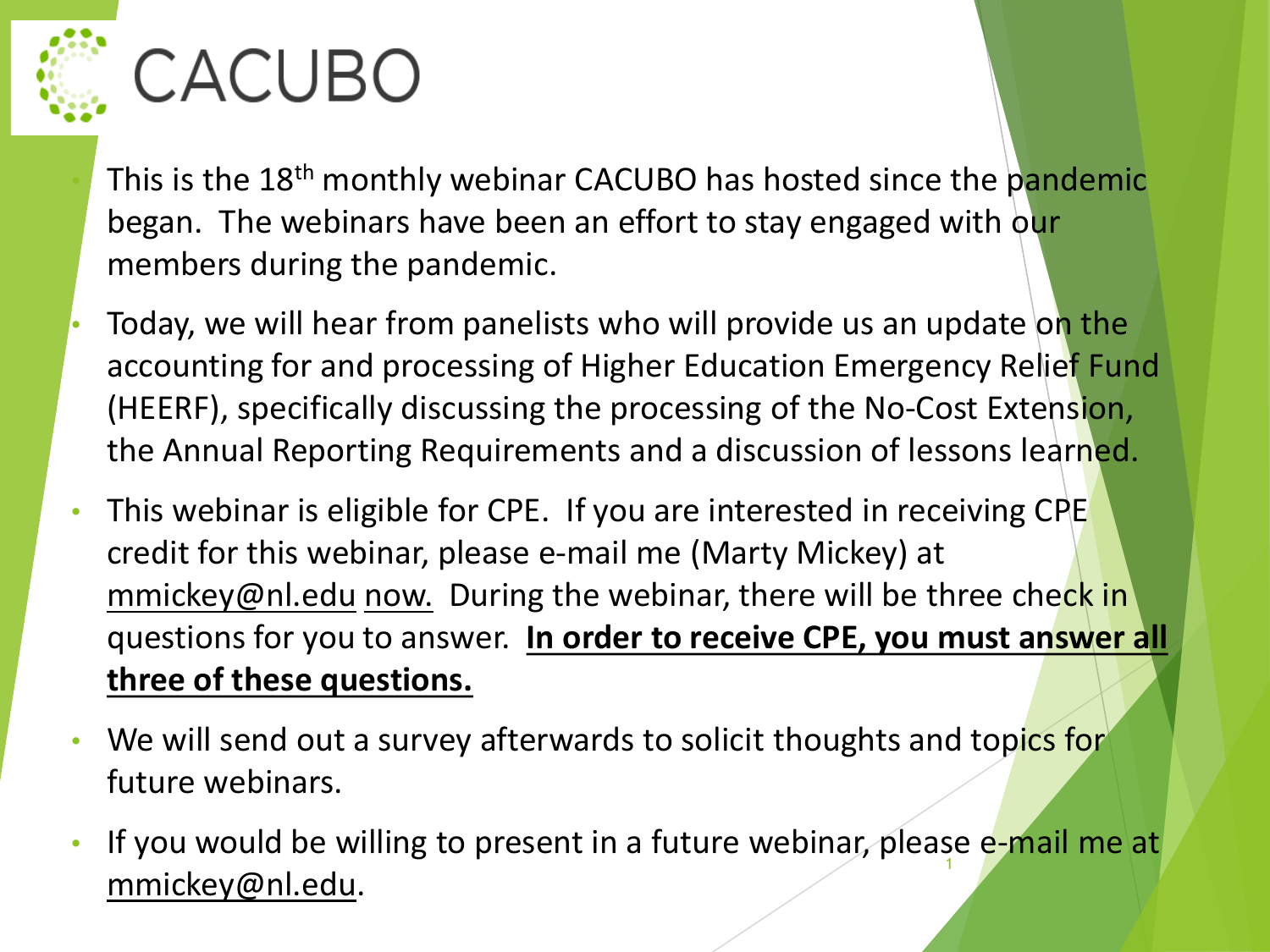

# CACUBO

#### **DISCLAIMER**

**The interpretations and thoughts contained herein are those of the speakers presenting and are subject to change and may or may not be appropriate for your institution. Consultation should be held with your own CPA firm to validate the position you are taking in a certain area.**

#### **QUESTIONS**

**We have a lot of material to cover and will try to get to questions at the end. Please refrain from entering questions initially as we may cover the topic you have a question on in the presentation. For those questions we don't get to, we will try to provide a written follow up later.**

#### **QUESTIONS**

**We will make copies of these slides and a recording of the webinar available on the CACUBO website in a few days.** 2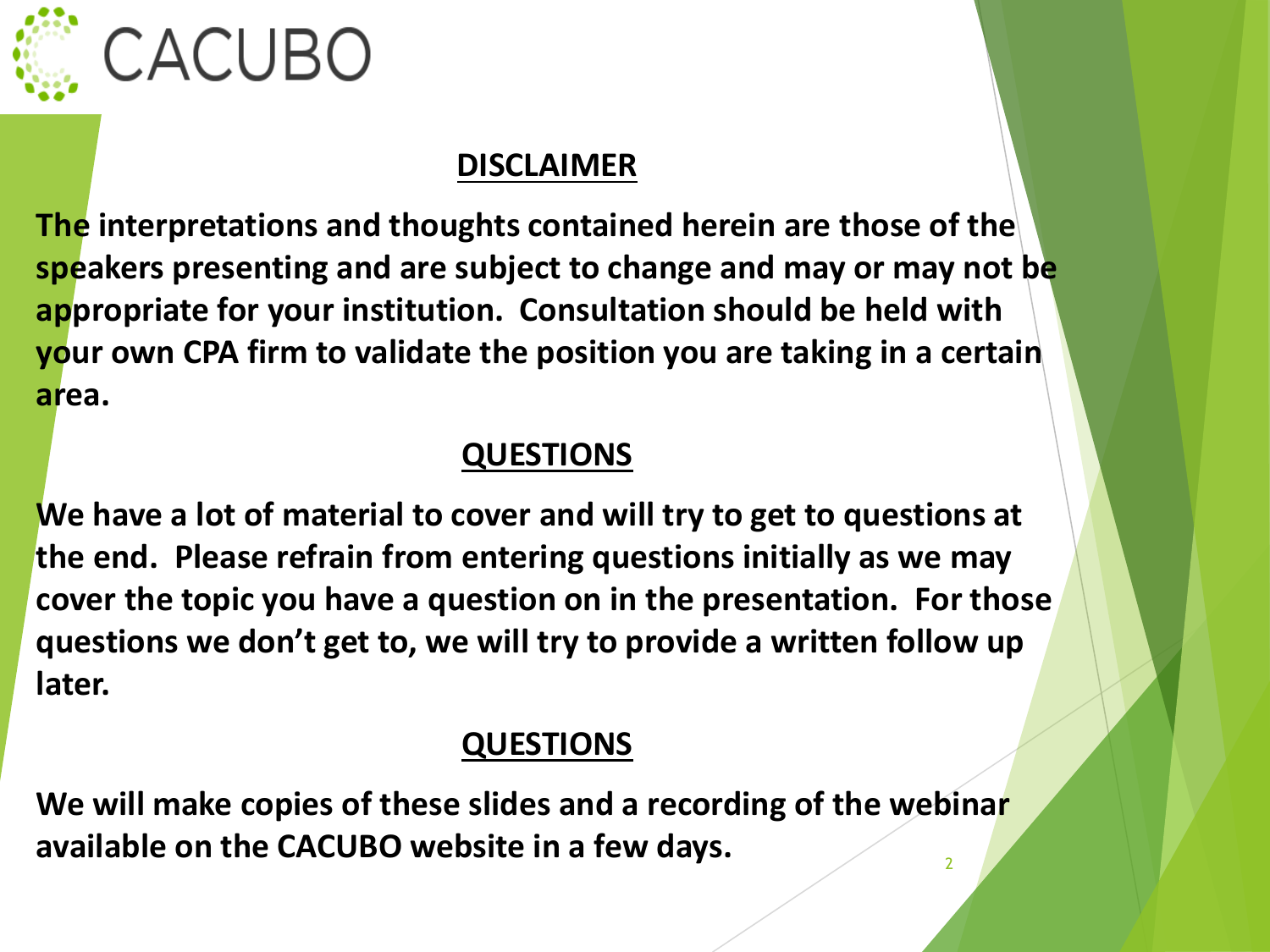



# **Today's Presenters**

#### **Speakers**

- Adam Smith, BKD
- Vicki VanDenBerg, Plante Moran
- Lois Tatro, Wichita State University
- Marty Mickey, National Louis University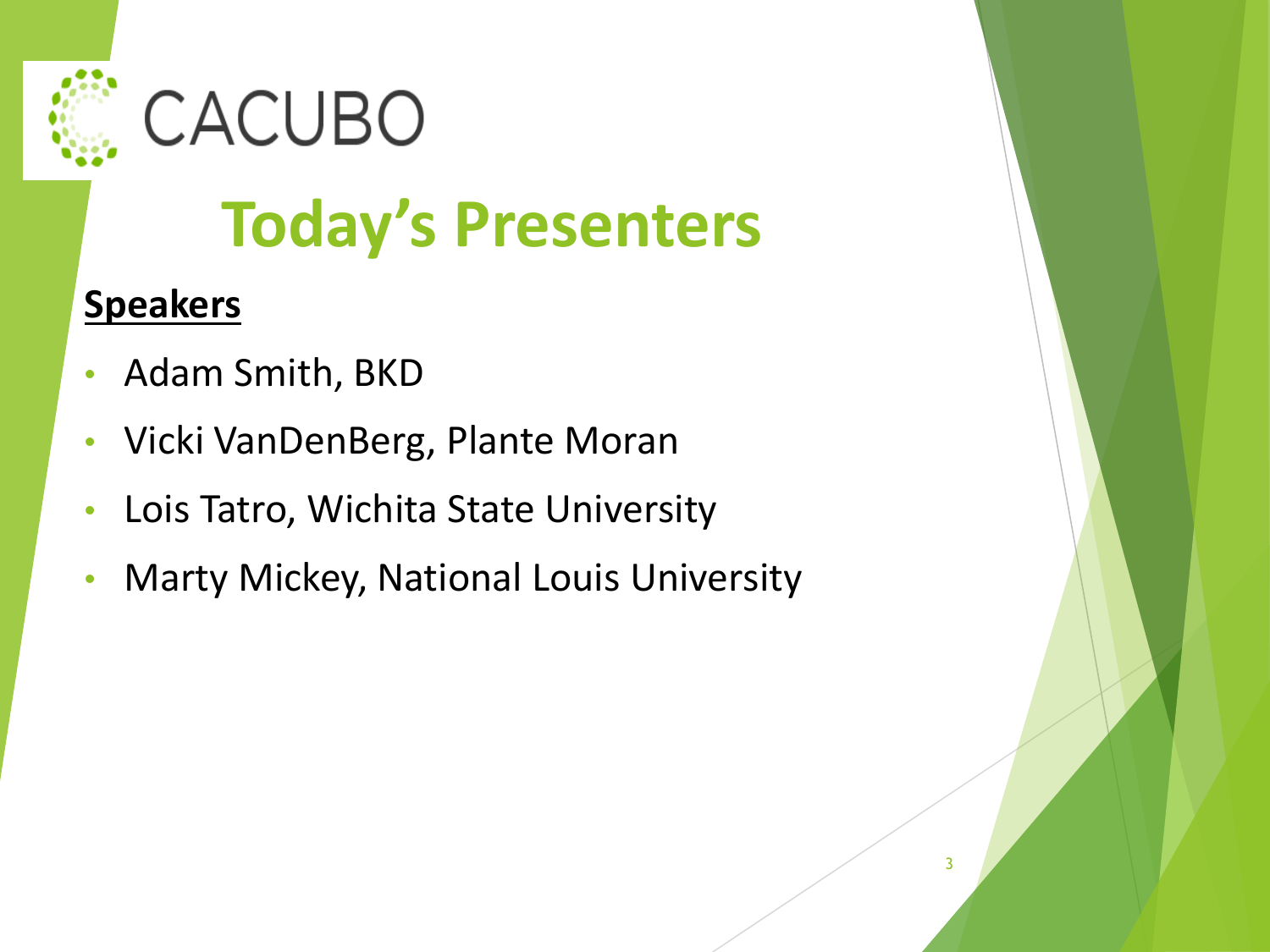**Agenda**

- Additional HEERF Funding
- Practices to monitor and suppress coronavirus
- Conduct direct outreach to financial aid applicants
- Additional uses of institutional funds for student needs
- No-cost extensions
- Common Issues, Questions & Findings:
	- Capital expenditures
	- Technology costs
	- Procurement concerns
	- HEERF Reporting Requirements
	- Indirect cost rate what's allowable?

CACUBO

Revenue recognition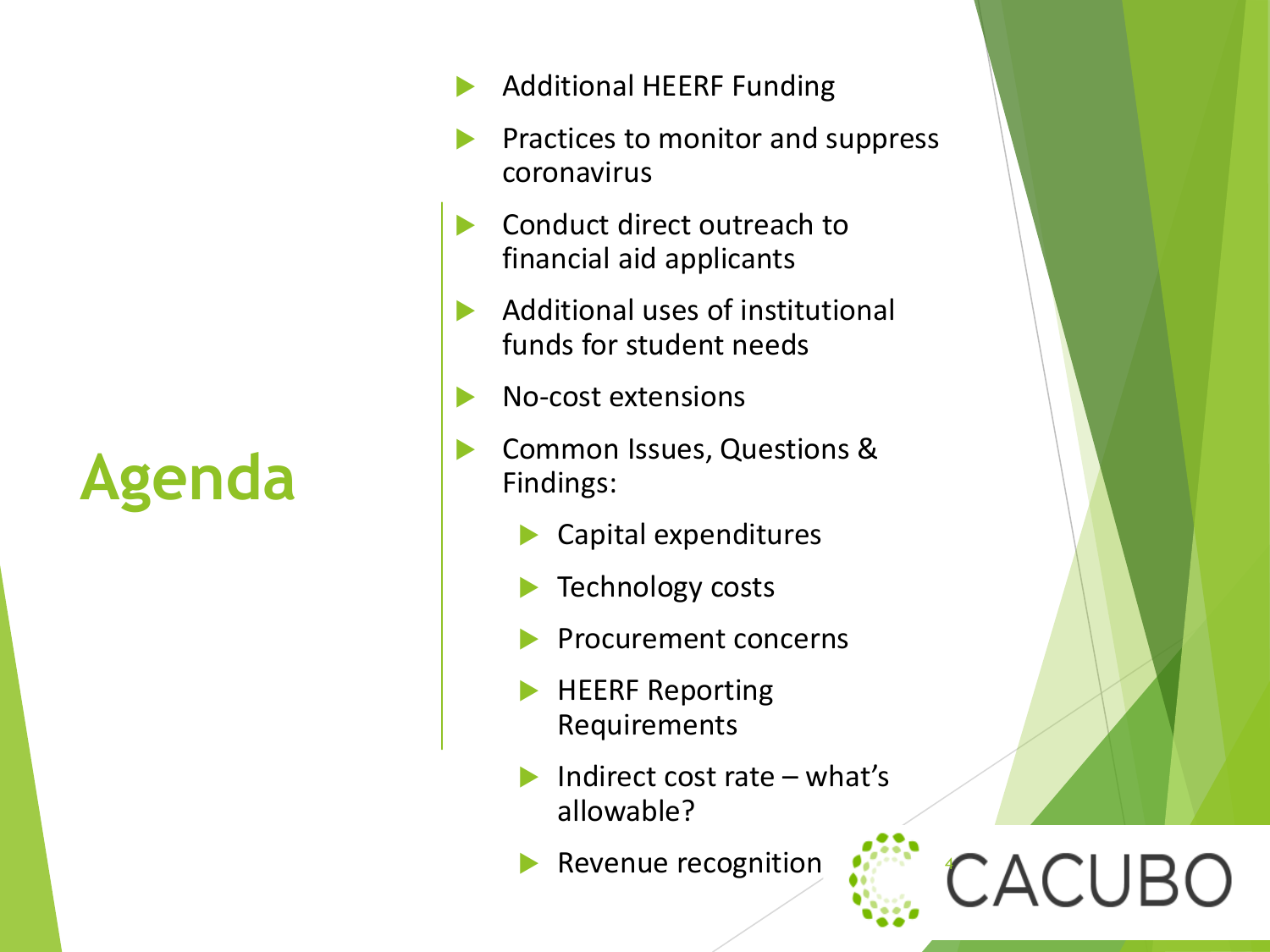**Additional HEERF Funding (SSARP)**

#### **Supplemental Support Under the American Rescue Plan (SSARP)**

Applications due April 4, 2022

\$198 million available for allocation to institutions who meet one or more of the following criteria (priorities):

- Underfunded grantees due to technical errors, application issues or not reporting in IPEDS
- MIS or SIP grantees that were underfunded due to technical errors or applications issues, are newly eligible or a branch campus
- Underfunded ARP grantees due to an institutional merger or change in PPA
- Community colleges and rural IHE's serving a high percentage of low-income students and experiencing enrollment declines
	- First priority Community Colleges
	- Second priority Other public & private nonprofit IHE's in a rural setting
- Institutions serving high percentages of graduate students

# CACLIRC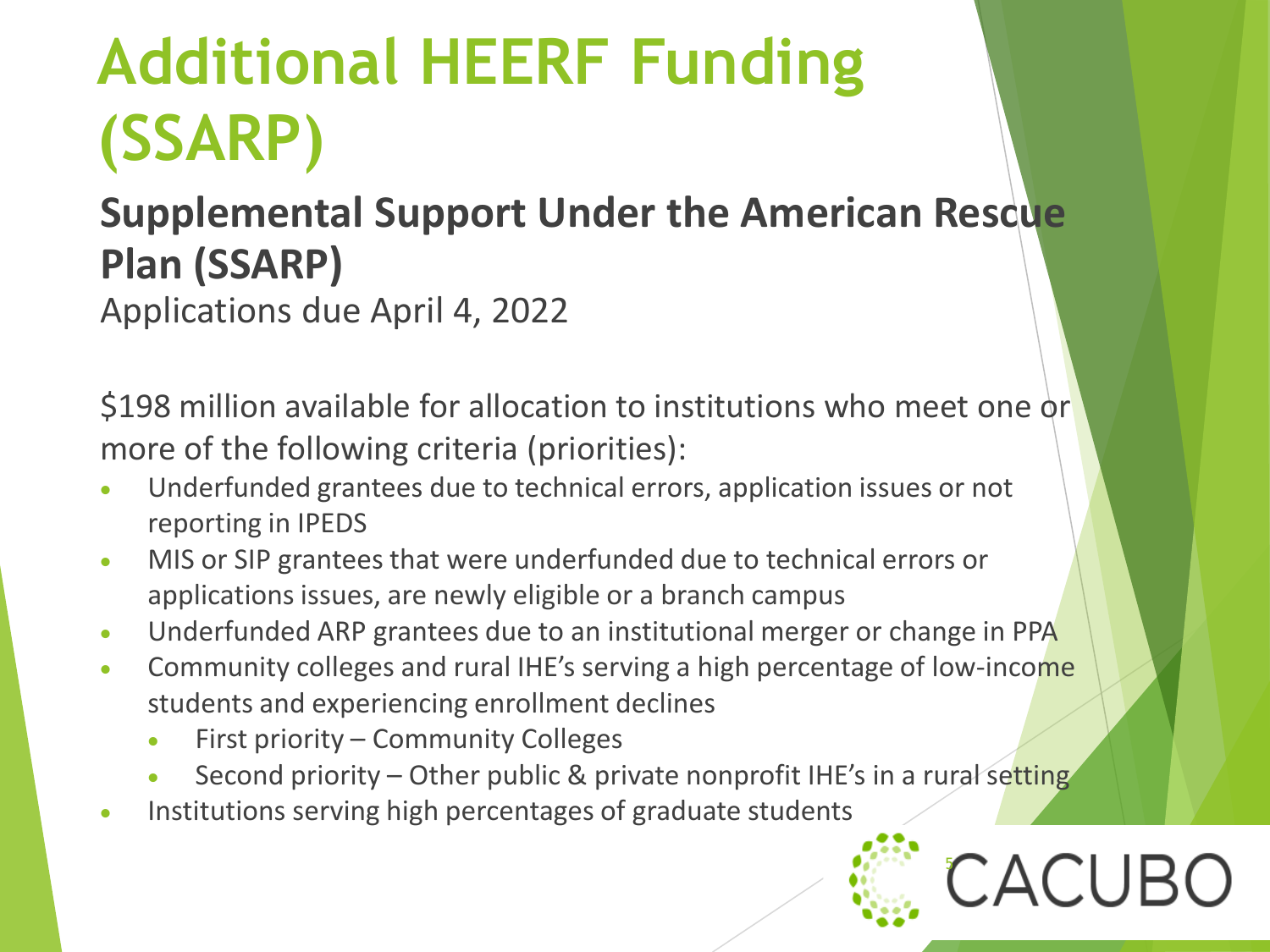### **American Rescue Plan, 2021 Application Deadline Extension**

- Applications deadline has been extended to March 7, 2022
- Reopening of application deadline to accommodate institutions that may have missed out on some of the HEERF funding

#### **Eligibility**

- Public and private institutions that received HEERF
- IHE's that meet Criteria as a
	- ▶ Strengthening Institutions Program
	- Minority Serving Institutions Program
	- Proprietary Institution Grants Funds for Students program

6

Even those that were not eligible for CRRSAA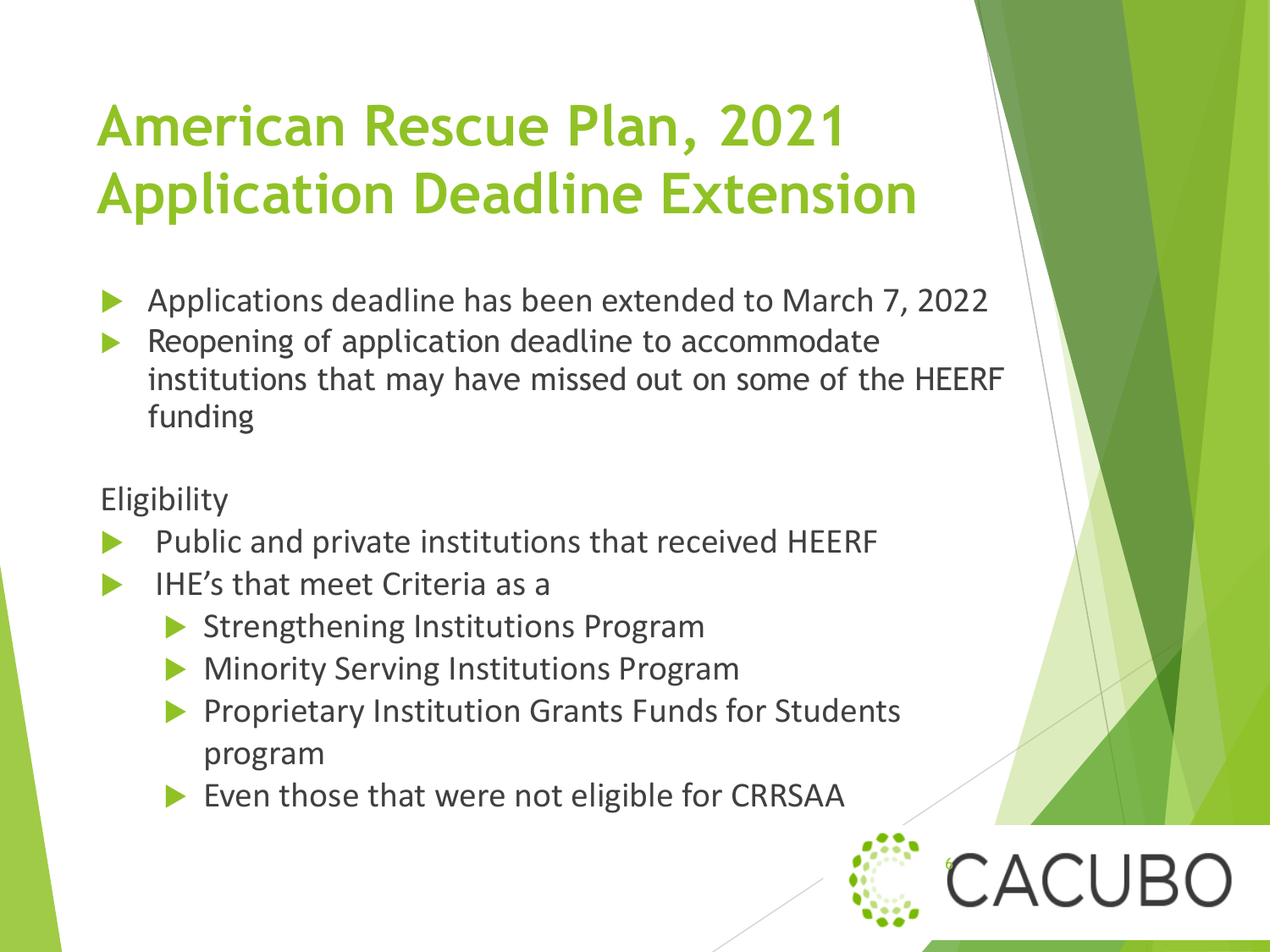# **First Polling Question**

**Is your institution planning on applying for additional HEERF related funding?**

- **1. Yes \_\_\_\_\_\_\_\_\_\_\_\_**
- **2. No \_\_\_\_\_\_\_\_\_\_\_\_\_**
- **3. Unsure\_\_\_\_\_\_\_\_\_\_**

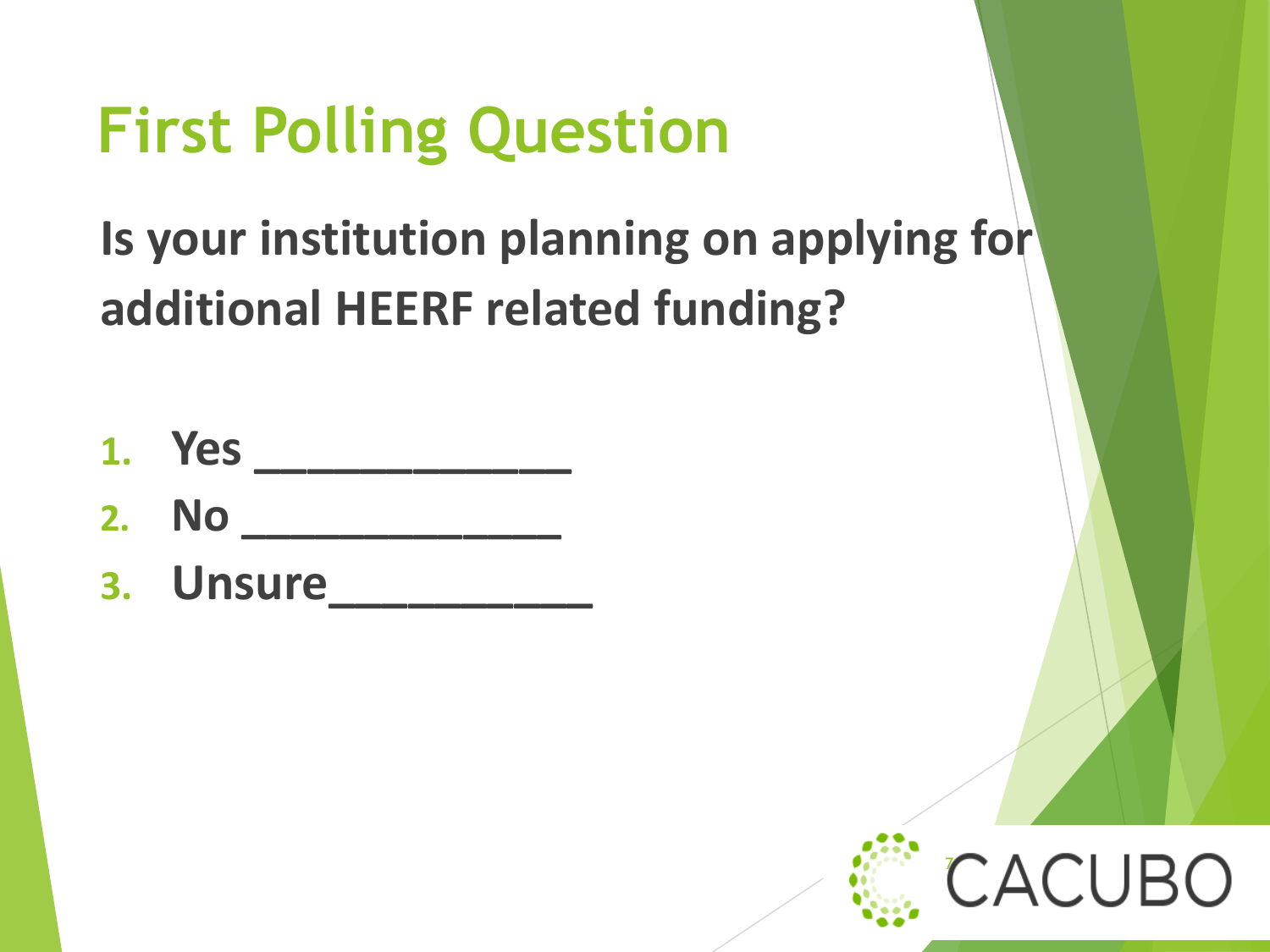# **Practices to monitor and suppress coronavirus**

- *Covid-19 mitigation -* According to a recent survey of college presidents conducted by the American Council on Education, nearly 90 percent of institutions used HEERF:
	- to purchase COVID-19 tests
	- **Conduct health screening**
	- meet other urgent health needs.
	- implementing testing and contact tracing
	- purchasing PPE, HVAC, and other ventilation system improvements to prevent the spread of COVID-19
	- **Peroviding vaccine clinics and incentives**

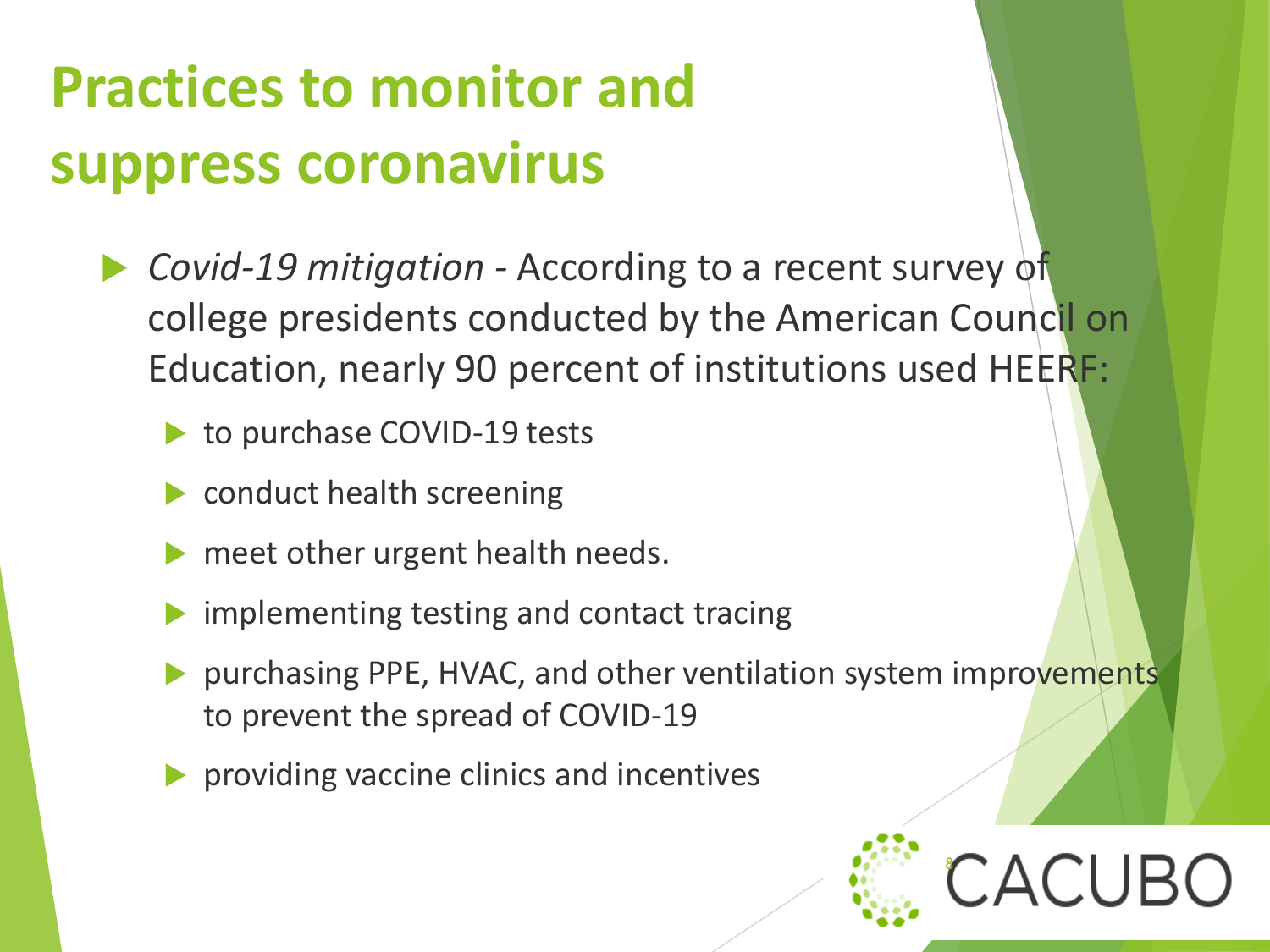# **Conduct direct outreach to financial aid applicants**

Direct outreach could include, but is not limited to, any of the following:

- Email to students who receive financial aid,
- Mail to students who receive financial aid,
- Phone or voice communication,
- Webinar invitations, and
- In-person interviews or meetings
- To date, these have not amounted to significant costs
- **You have to include something on reports**

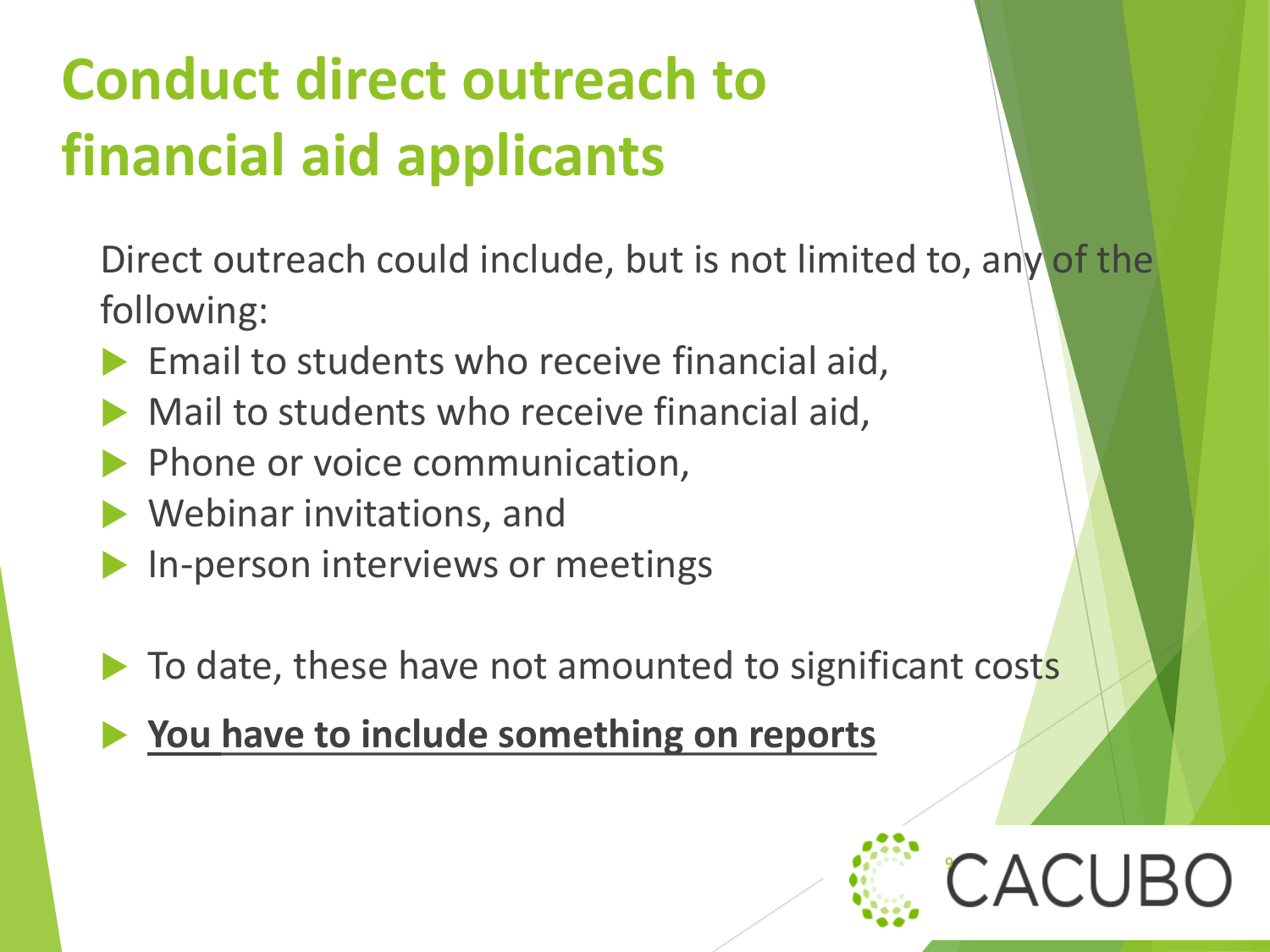# **Additional FAQ on institutional funds for student basic needs**

- FAQ's released 1/20/22
	- Examples of uses of institutional funds for student needs:
		- Childcare
		- $\triangleright$  Food meal vouchers, food pantries
		- **Transportation costs including public transportation, free** and discounted parking
		- ▶ Academic textbook voucher program, tutoring, mentor programs, additional access to technology
		- $\blacktriangleright$  Housing rent support, scholarships
		- Mental health and health care student support centers, telehealth services
		- **Partnering with other sources to promote advocacy and** outreach services, Open educational Resources (OER) expansion

10

ACUF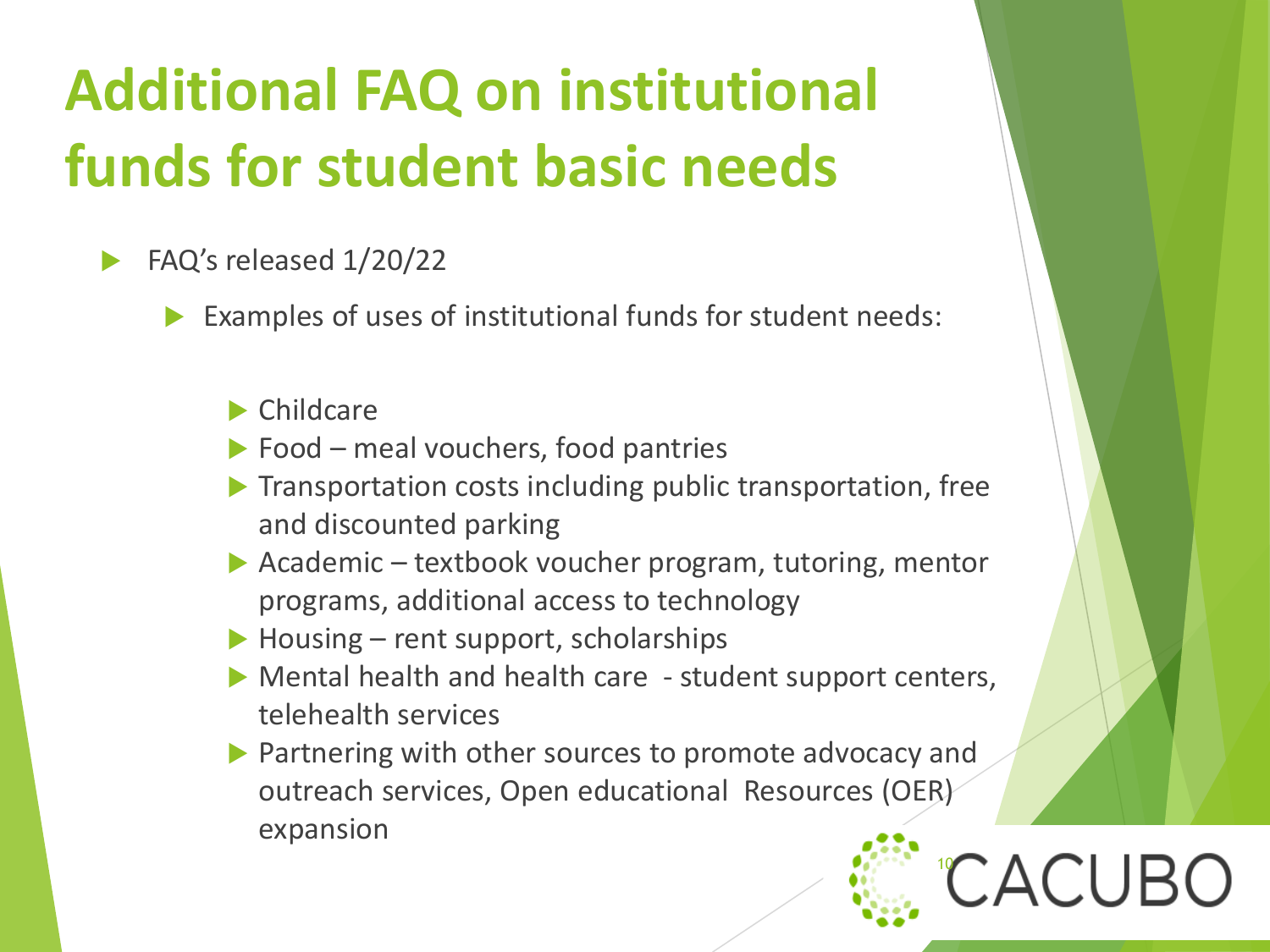#### **No Cost Extensions**

- Must be submitted no more than 60 days and no later than 30 days before the grant award period ends
	- Example award period is  $5/14/2020 5/21/2022$
	- NCE must be submitted between  $3/22/22-4/21/22$
- Extension requestion must include the following:
	- **D** Justification Narrative (see next slide)
	- $\blacktriangleright$  The revised expiration date (which can be for up to one year after your original expiration date)
	- ▶ The expected budget amount that will look to carry over to the NCE timeframe
	- A budget breakdown of said spending given the amount remaining (include a small/brief narrative to each lineitem or expenditure).
	- Include your PR# from your GAN in the email subject line

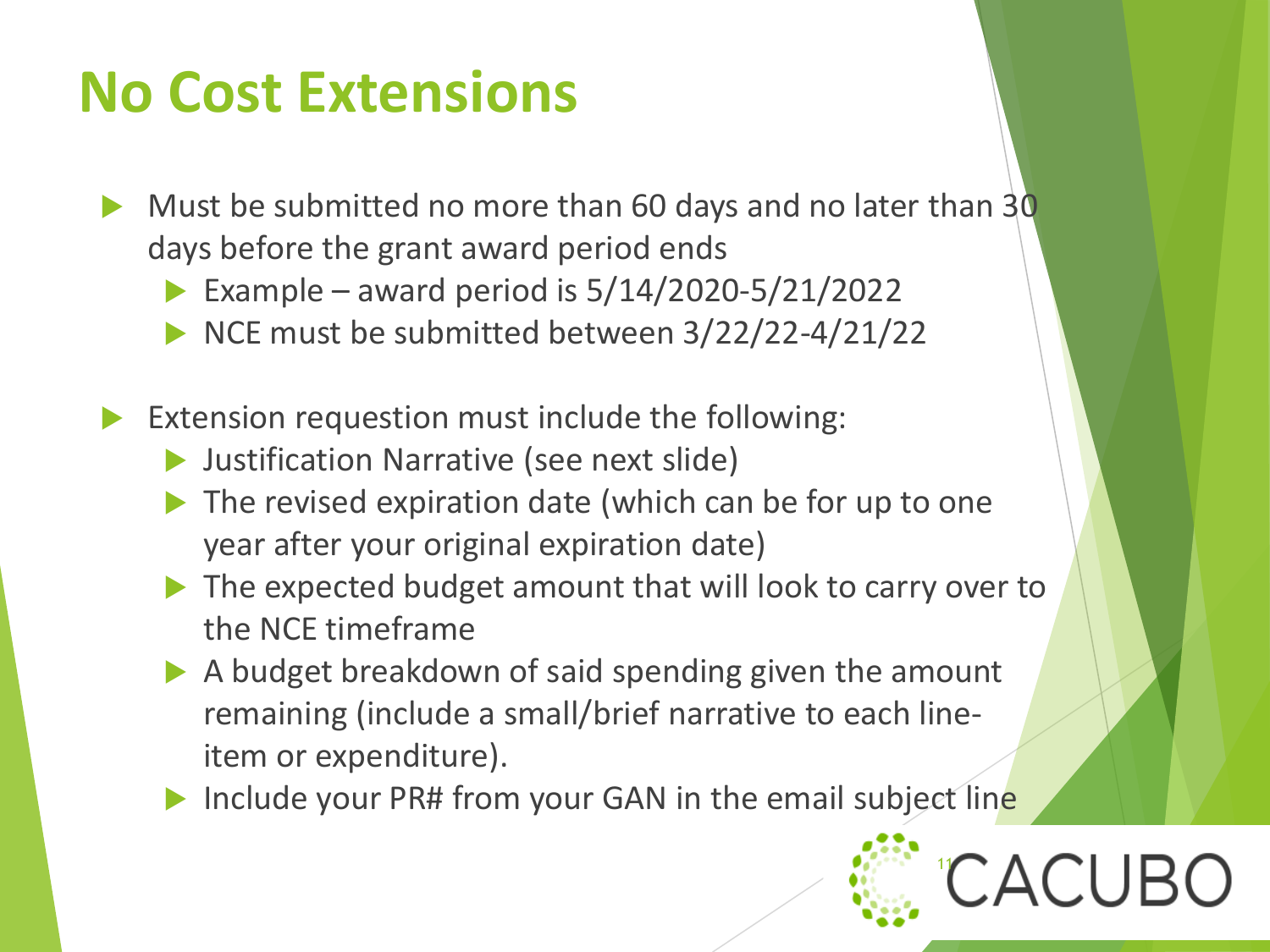# **No Cost Extensions – Justification Narrative**

Must include the following items:

- Explain why you were not able to complete the grant setbacks and how you plan to address your goals, objectives and the priority of your submission.
- $\checkmark$  Include potential emergency student aid awards
- Institutional issues that are outstanding related to the COVID-19 impact.
- $\checkmark$  Identify and include the current Emergency Relief Guidance [\(https://www2.ed.gov/about/offices/list/ope/arpfaq.pdf\)](https://www2.ed.gov/about/offices/list/ope/arpfaq.pdf) connected to expense related issues
- $\checkmark$  How the expenses will be factored and addressed during the NCE time-period and of the review request.
- $\checkmark$  Details on the extenuating/uncontrollable circumstance that prevented you from completing such actions/goals during your current budget/performance period

CACUBC

Additional justification of need for the extension.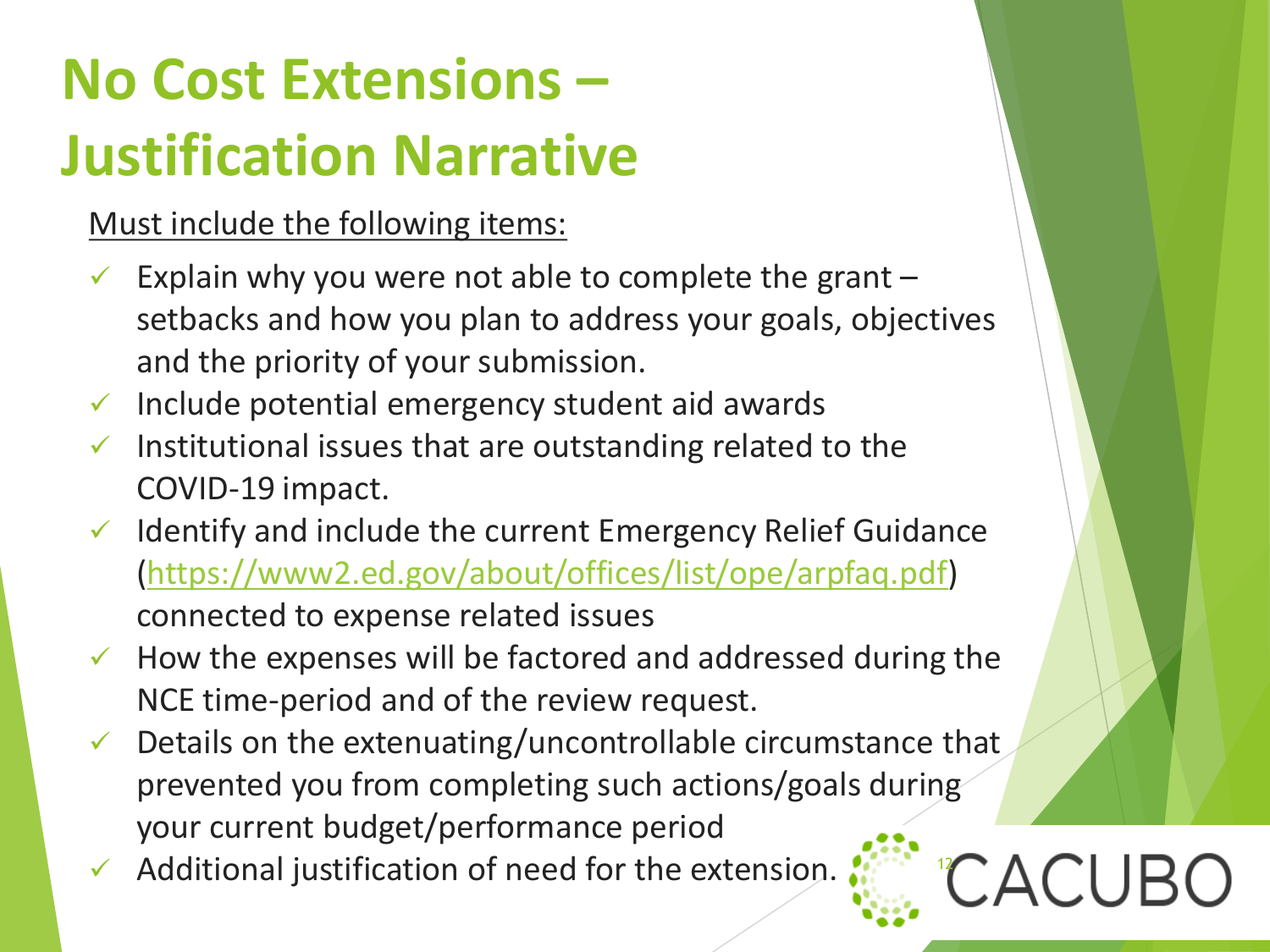#### **No Cost Extensions – Strategy**

- $\checkmark$  Work with your HEERF program manager or the OPE Emergency Response Unit
- $\checkmark$  Identify uses of funds will get approval for expenses and student grants (probably not for lost revenue based on justification guidance)
- Plan ahead!

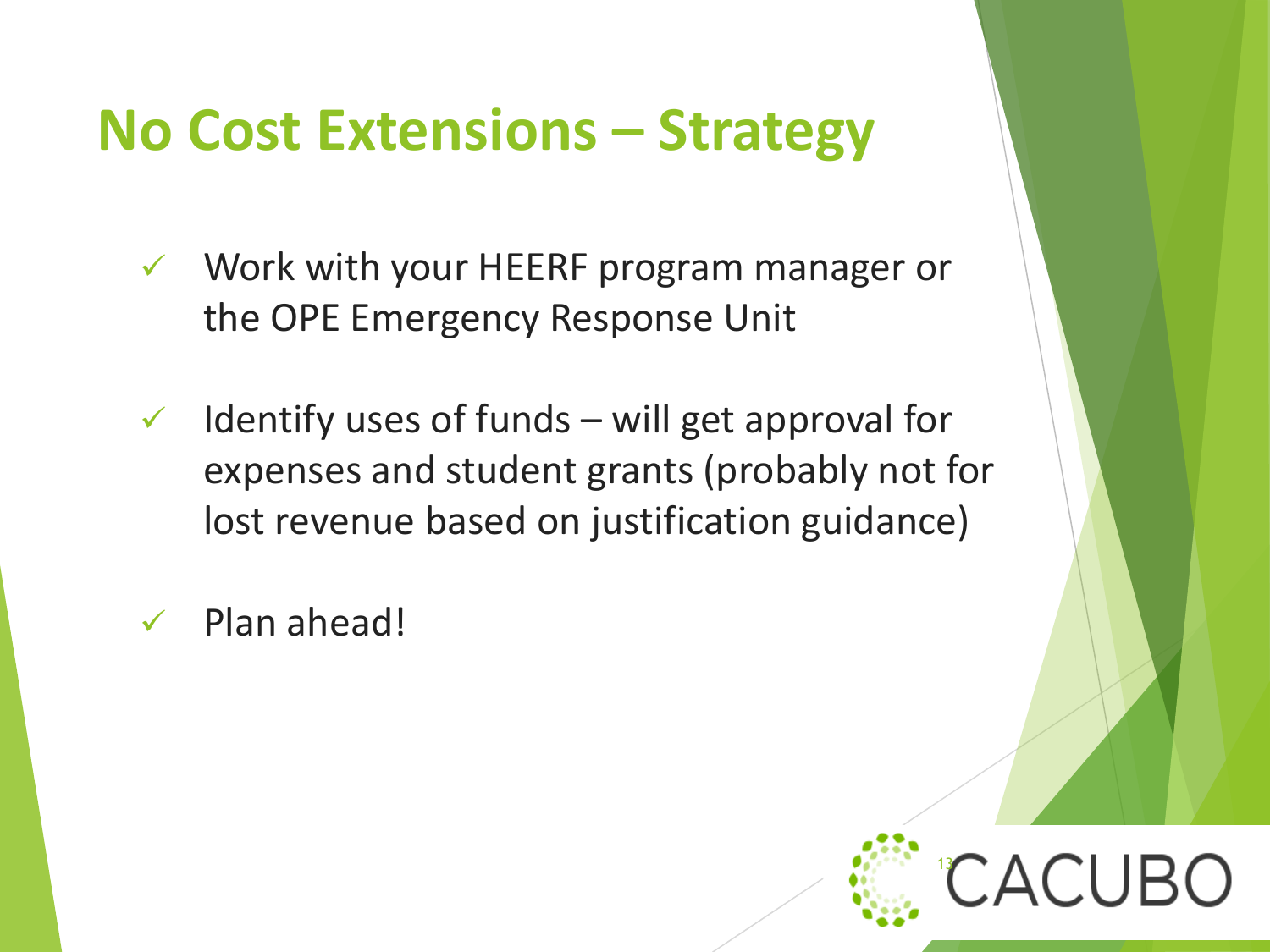# **Second Polling Question**

**Are you planning on applying for a No Cost Extension?**

**1. Yes \_\_\_\_\_\_\_\_\_\_\_\_ 2. No \_\_\_\_\_\_\_\_\_\_\_\_\_ 3. Unsure\_\_\_\_\_\_\_\_\_\_**

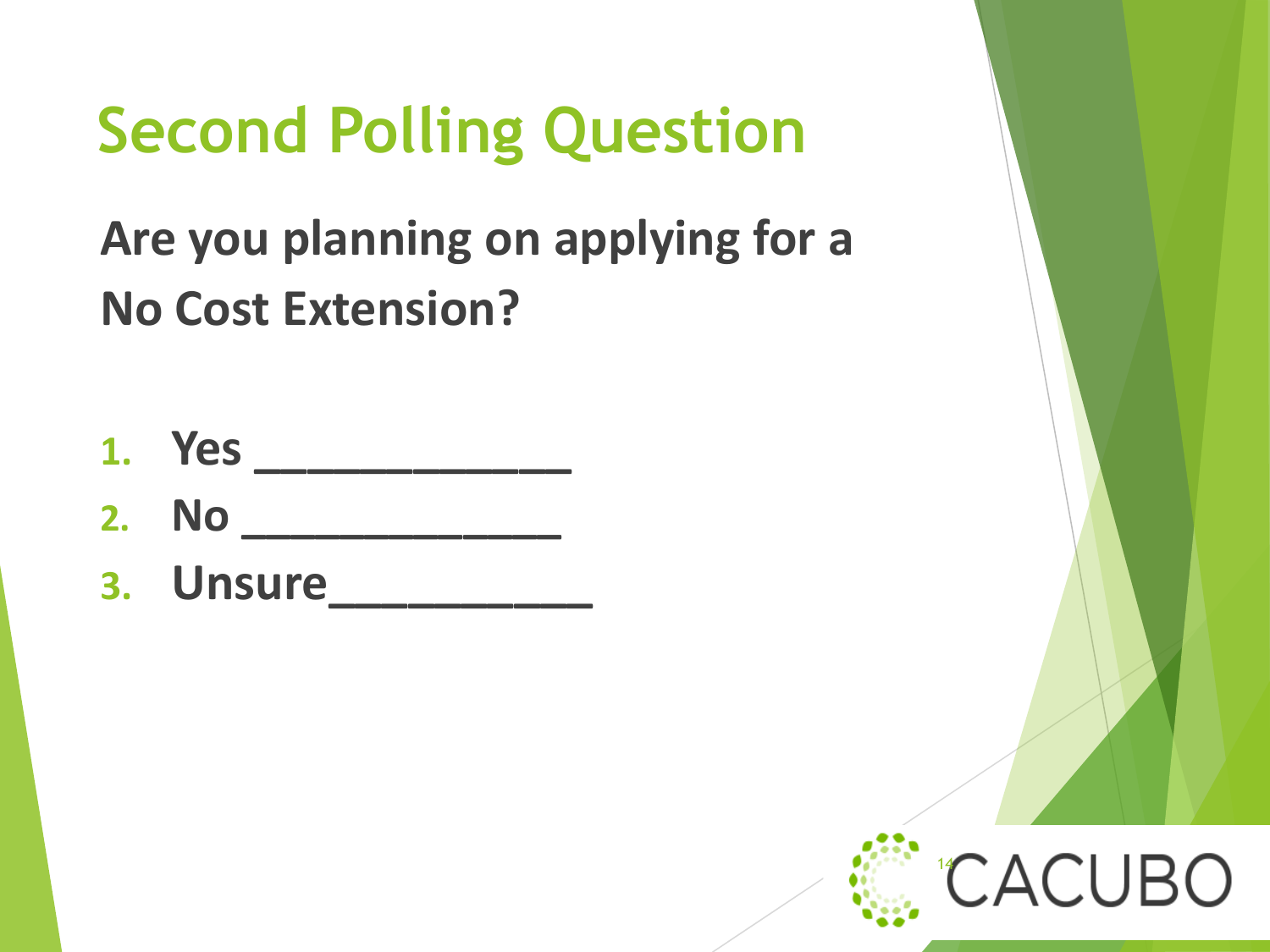# **Common Issues, Questions & Findings**

- Capital expenditures what's allowable?
- Technology costs what's allowable?
- Procurement concerns
- HEERF Reporting
- Indirect cost rate what's allowable?

15

Revenue recognition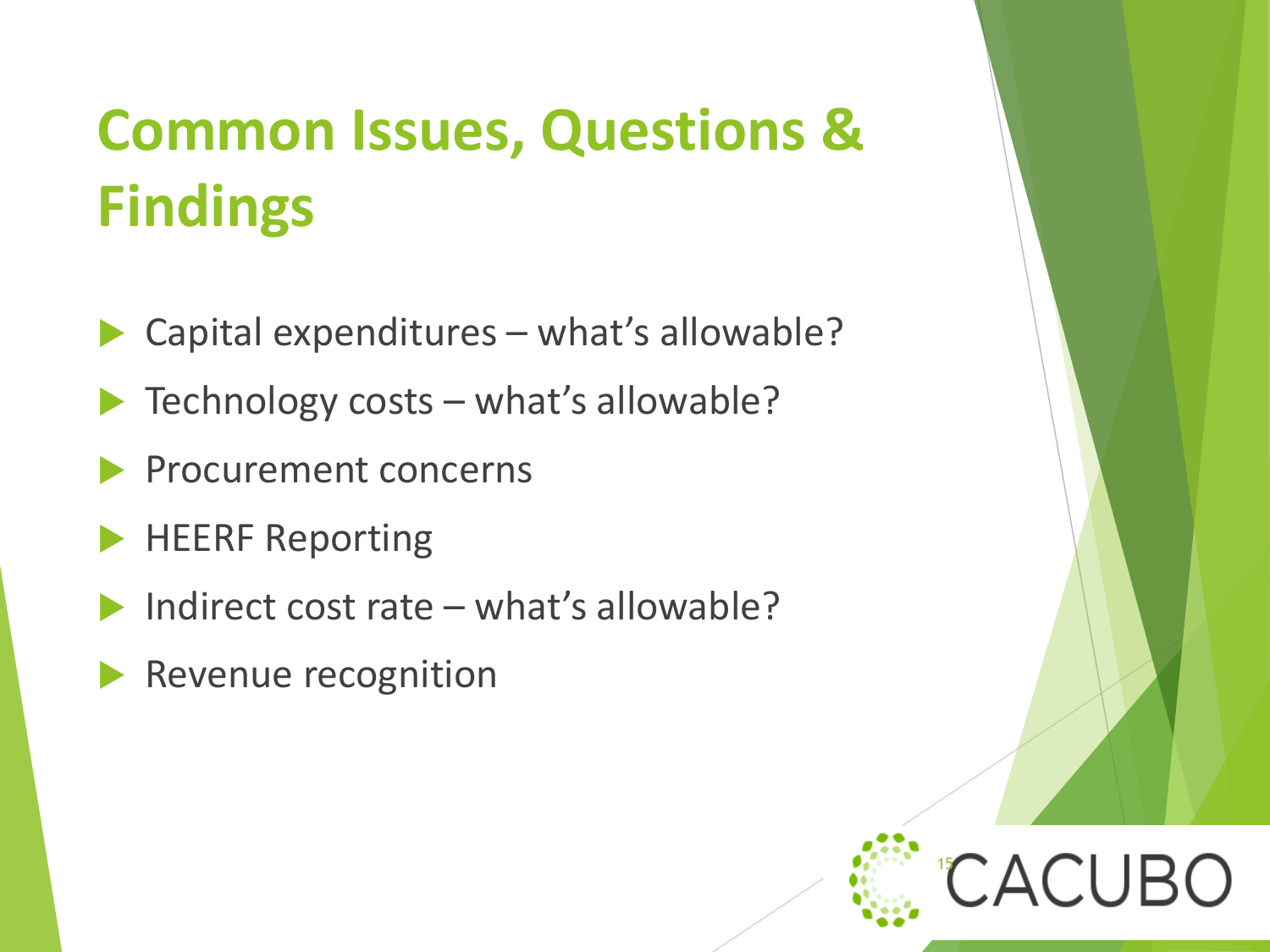# **Capital expenditures – what's allowable?**

- Items specifically excluded:
	- Permanent building construction (no new facilities)
	- $\triangleright$  Structural alterations to buildings (it can be completely changing an existing building)
	- $\blacktriangleright$  Building maintenance and repairs (it can't already be broken)
	- "Minor Remodeling" is **acceptable**
		- Installation or renovation of an HVAC system, **to help with air filtration to prevent the spread of COVID-19**
		- The purchase or leasing of **temporary** trailer classroom units to increase social distancing
		- The purchase or costs of the installation of "room dividers" within a previously completed building to increase social distancing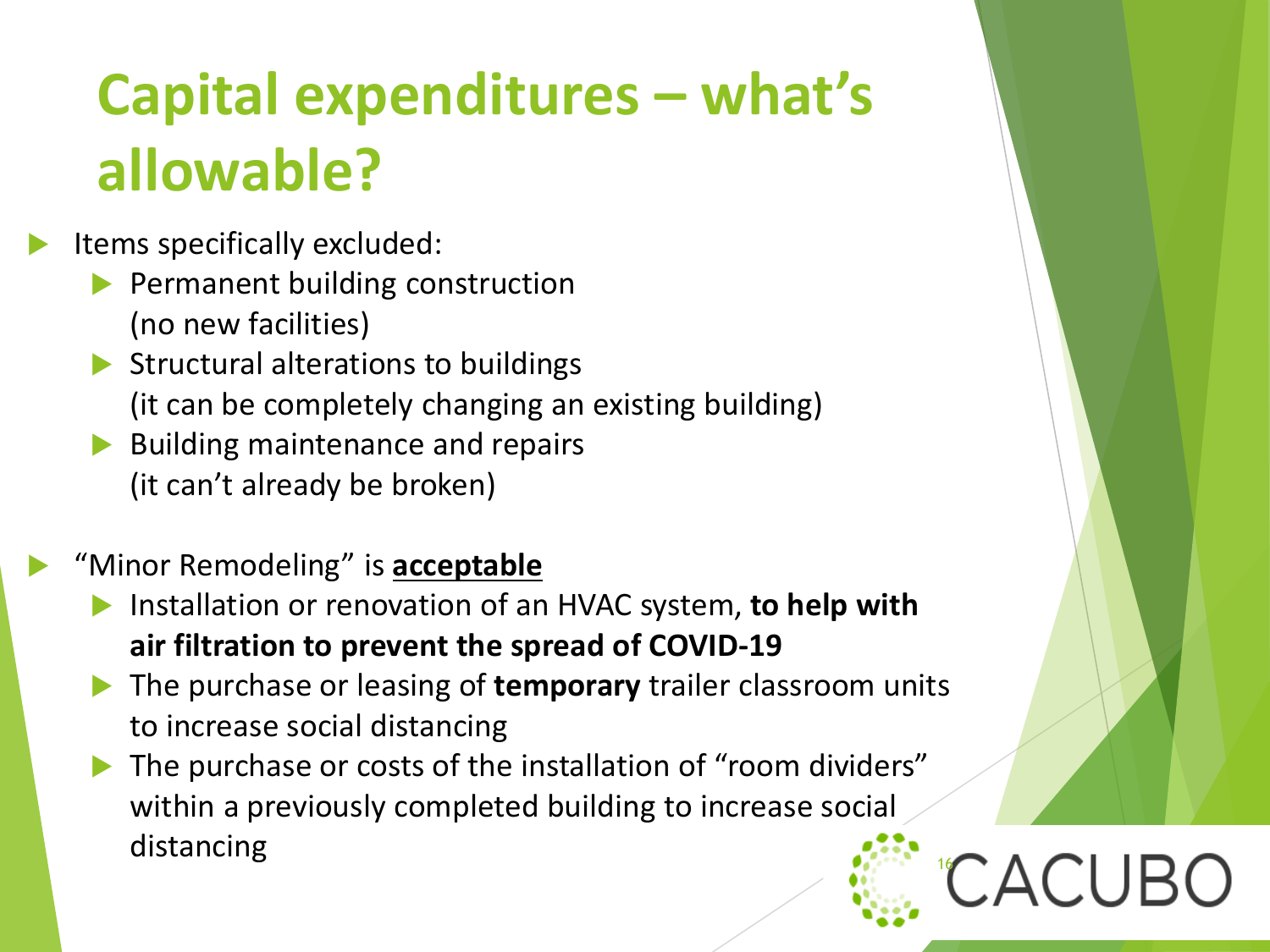# **Capital expenditures – what's allowable?**

- Are partial reimbursements for HVAC replacements allowable?
	- *Yes, would appear to be allowable under FAQ #24*
- Would the purchase of security cameras or exterior locks be allowed?
	- *Maybe, a specific purpose associated with the coronavirus must be able to be articulated*
- Would new signage that is permanent qualify if purchased for vaccine clinics that are conducted on campus?
	- *Potentially, if directly associated with vaccination efforts (FAQ #28) and/or setting up a testing site*
- Does it matter if a project was planned pre-pandemic?
	- *Yes, a project can be under consideration pre-pandemic and be acceptable as it may be additionally necessary as a direct result of COVID-19. However, a project that was planned and approved prior to March 13, 2020, would not appear to meet the threshold for an expenditure caused by the coronavirus.*
- Are replacing seats in classrooms from a permanent location to be portable to accommodate social distance acceptable expenses?
	- *Yes, would appear to be allowable as analogous to "installation of room dividers within a previously completed building to increase social distancing" under FAQ #24*
- What does "redesigning food service facilities" entail? (FAQ #28)
	- *There is not an authoritative "list" of allowable expenses, however, costs incurred should follow the principles of being directly related to the coronavirus. Designing and replacing food service equipment to create additional social distancing would likely be acceptable. Cosmetic changes or upgrades to facilities which do not improve the campus COVID-19 response would likely not be acceptable.*

17

**ACUBO**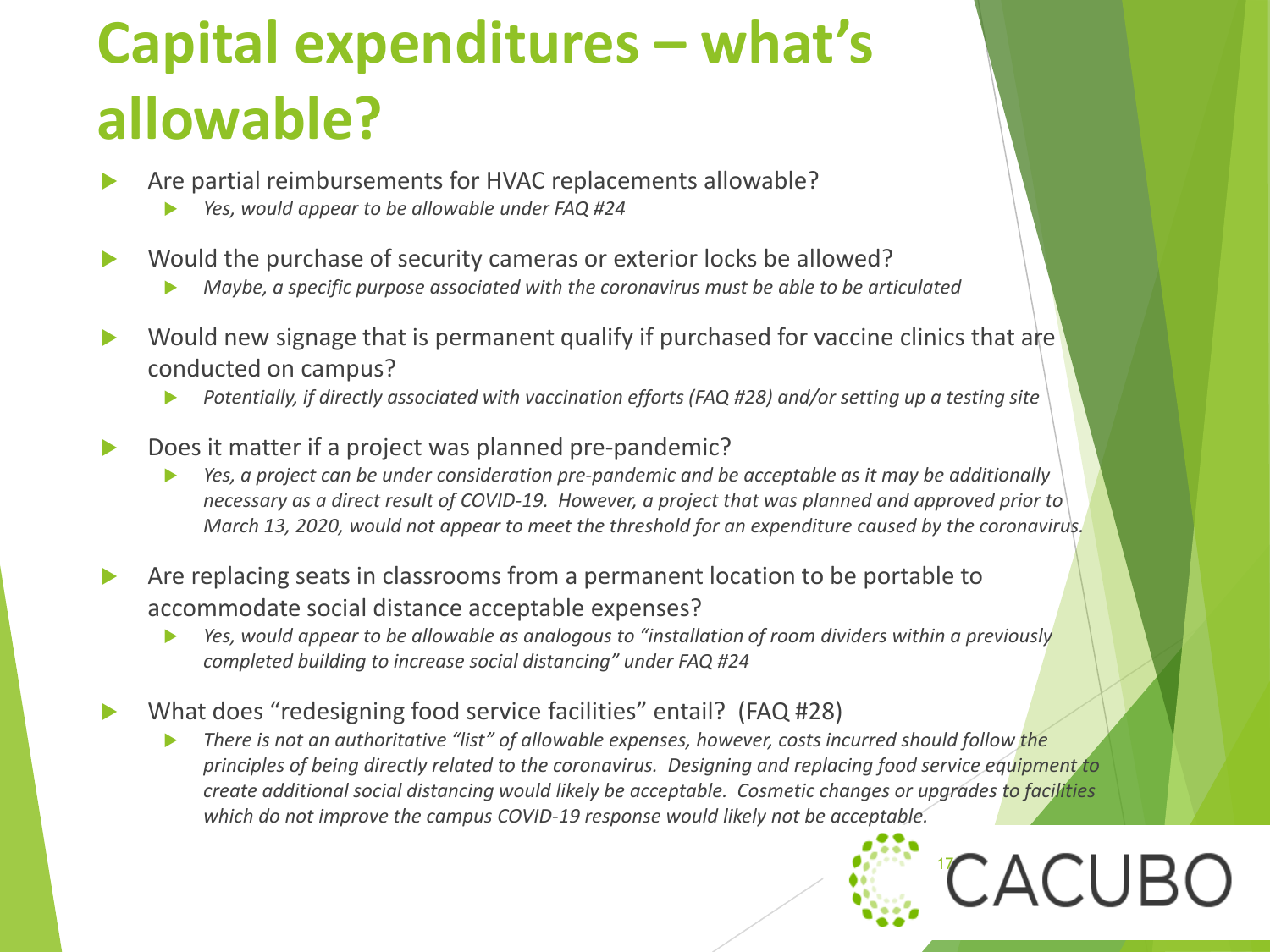# **Capital expenditures – what's allowable?**

- Many of our lecture halls have swivel seats that are embedded in concrete. These seats are not well suited to social distancing. Is it a minor remodeling to remove those seats and replace them with completely moveable seating options?
- The College would like to reconfigure desks at center buildings. Students, faculty, staff and visitors enter these complexes on a daily basis. Currently, the desks are inadequately positioned and constructed to provide protection against airborne contagions. The request is to move the desks to the center of the entranceway causing those entering the building to enter on one side of the desk and those that exit on the other side of the desk to promote social distancing. Additionally, the request is to elevate the desk and place a glass partition around the structure to provide a barrier against the transmission of COVID-19.
	- DoE FAQ's indicate the "purchase or costs of the installation of "room dividers" within a previously completed building to increase social distancing" are "permissible minor remodeling". It appears likely that replacing fixed seating with other seating to enhance social distancing would likely be an analogous and acceptable expense (although not explicitly listed as an example of minor remodeling)
	- (FAQ #24) However, as with all expenditures, the institution should consider if the expenditure had been determined necessary prior to COVID-19 (or in this instances was not functioning as intended), which could be indicative of an item which is not "expenses associated with the coronavirus". (FAQ #21) <sup>18</sup>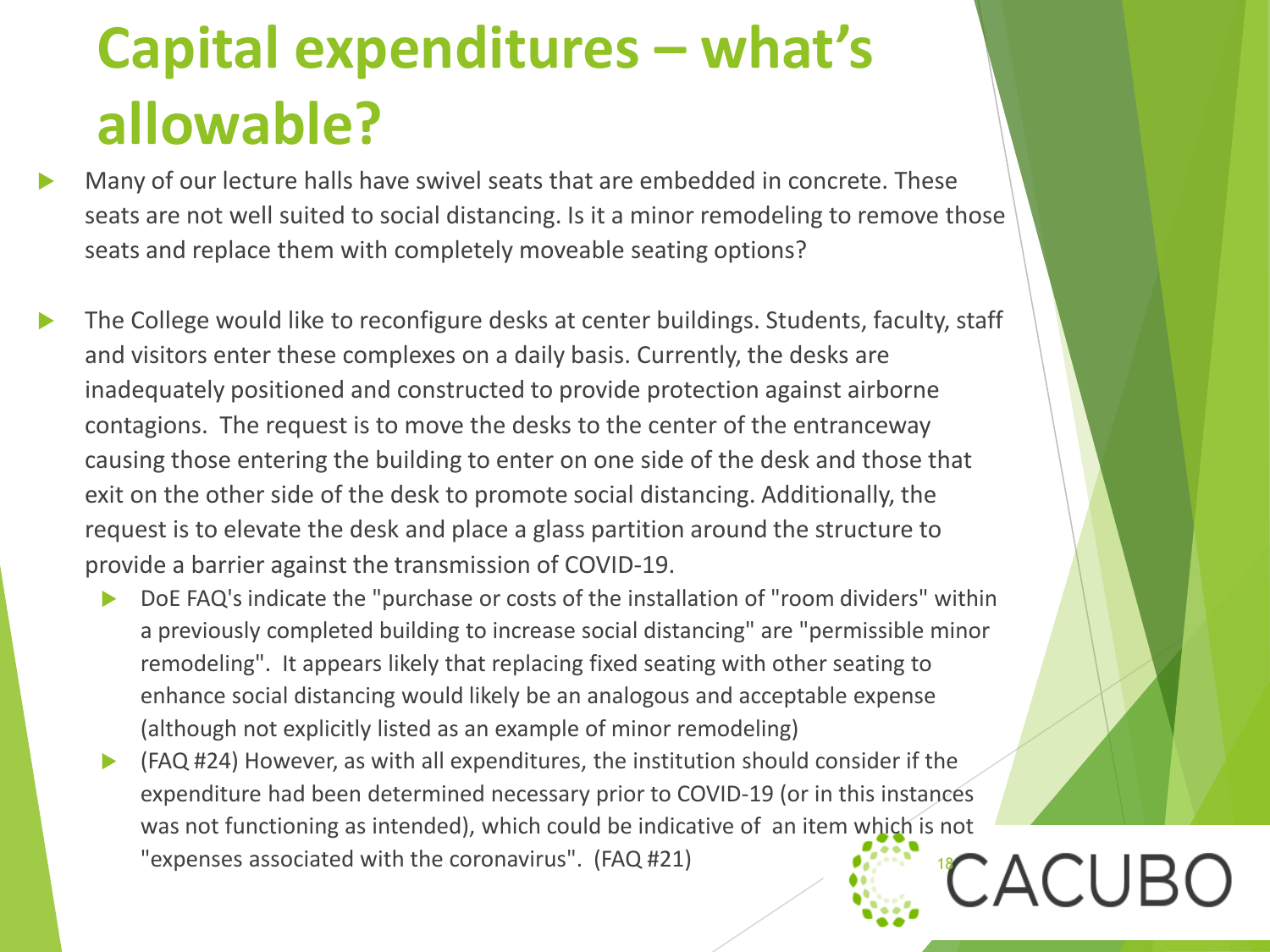# **Technology costs – what's allowable?**

Are ERP/IT System Infrastructure upgrades acceptable?

- *It depends. If the upgrades can directly be correlated with needs as a result of the coronavirus and providing instruction to students, then likely yes. If the project was already planned and underway prior to March 13, 2020, then likely no*
- ERP Upgrade: We are upgrading our current ERP to another cloud based SAAS product with the same vendor. This comes with a large implementation fee. This cloud based software will allow our faculty and staff to operate remotely and serve students from wherever they are. We were unable to perform all of our functions remotely due to the limitations of our current software. Would this be allowable? Also, could an initial multiyear subscription be allowable?
	- HEERF FAQ's issued October 2, 2020 (FAQ #10) indicates that "an institution may use funds from the Institutional Portion of its section 18004(a)(1) allocation to purchase equipment or software, pay for online licensing fees….associated with a significant change in the delivery of instruction due to the coronavirus. An institution may also use Institutional Portion funds for any other costs for computer system upgrades that are reasonably related to 'significant changes to the delivery of instruction due to the coronavirus'. This would not include, for example, previously planned upgrades to computer systems.

CACUBO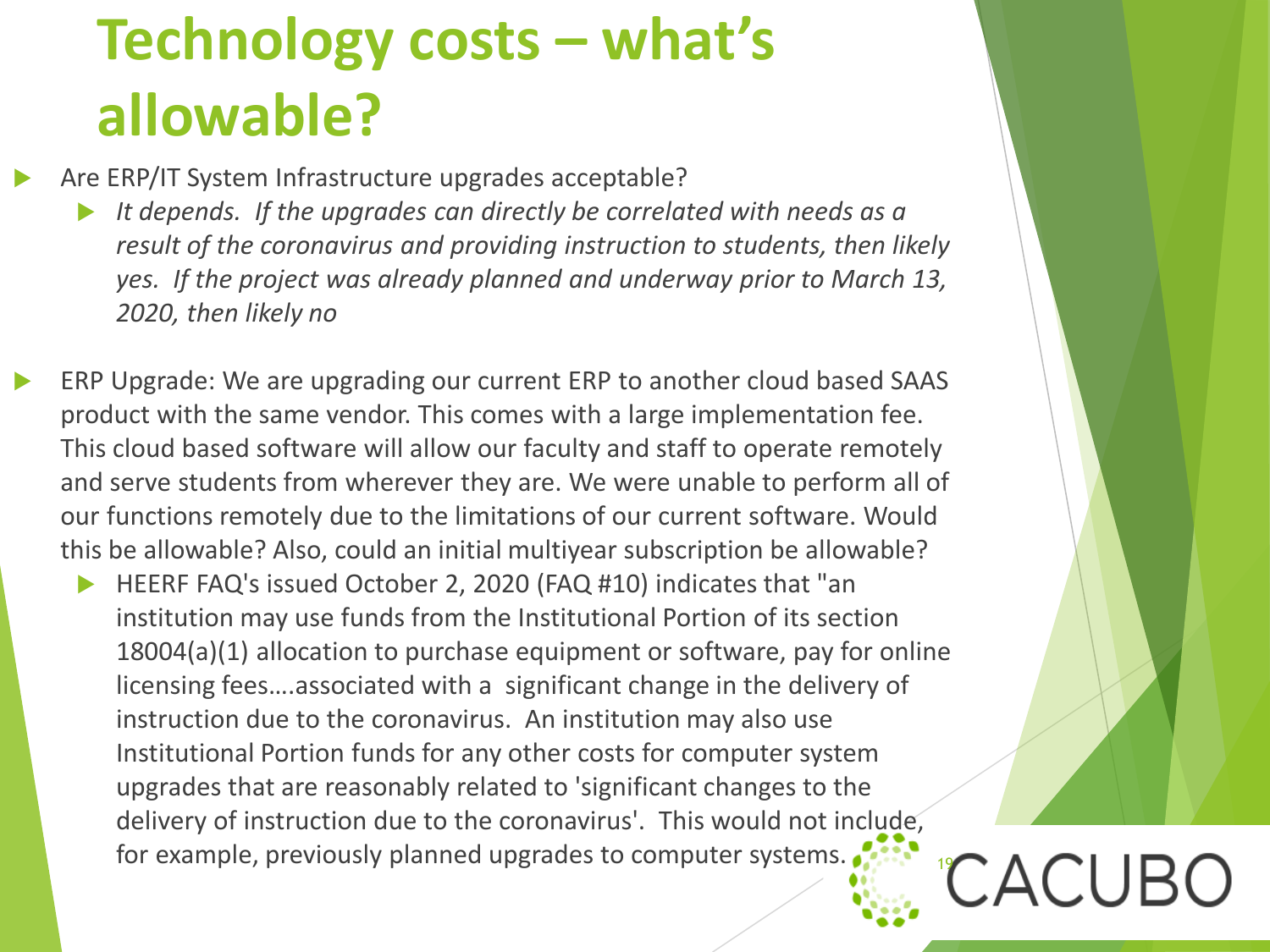## **Technology costs – what's allowable?**

- DoE is leaving opportunity for IT related expenses to be charged to the grant.
- It would appear that DoE is emphasizing that any computer/ERP infrastructure items need to be directly correlated with the coronavirus and not representative of upgrades (or repairs) that were going to be needed in the normal course of business.
- For example, if your institution's IT plan indicates that upgrades to switches or servers were needed prior to the pandemic, it potentially becomes difficult to document that the pandemic caused the need for the expenditure. It could be possible that while certain upgrades were already needed, the pandemic caused an additional incremental cost to cover some level of additional service or functionality that was not necessary prior to the pandemic.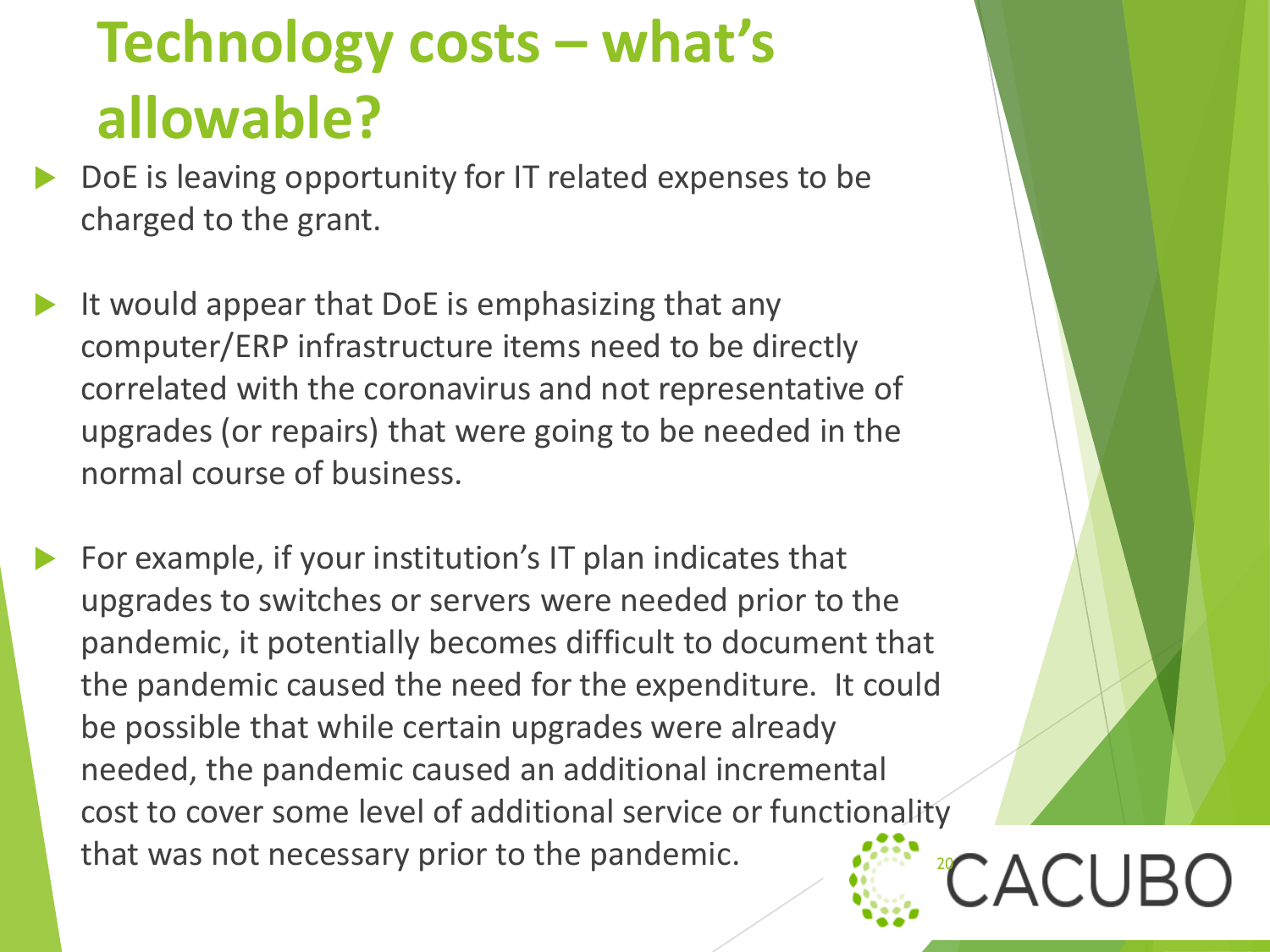### **Technology costs – what's allowable?**

- We are discussing computer equipment upgrades such as switches, switch gear, a domain controller, VSANs, servers, and additional antivirus/firewall software, as well as temp contracted staff to install, to allow for improved security and performance to serve students and employees from remote locations.
- Upgrading 25 year old Fiber Optic Cable, data switches and wireless networking
	- HEERF FAQ's issued October 2, 2020 (FAQ #10) indicates that "an institution may use funds from the Institutional Portion of its section 18004(a)(1) allocation to purchase equipment or software, pay for online licensing fees….associated with a significant change in the delivery of instruction due to the coronavirus. An institution may also use Institutional Portion funds for any other costs for computer system upgrades that are reasonably related to 'significant changes to the delivery of instruction due to the coronavirus'. This would not include, for example, previously planned upgrades to computer systems.
	- **Therefore, while DoE is leaving opportunity for IT related expenses to be charged to the grant, it would appear that DoE is emphasizing that any computer/ERP infrastructure items need to be directly correlated with the coronavirus and not representative of upgrades (or repairs) that were going to be needed in the normal course of business.** As an example, if your institution's IT plan indicates that upgrades to switches or servers were needed prior to the pandemic, it potentially becomes difficult to document that the pandemic caused the need for the expenditure. It could be possible that while certain upgrades were already needed, the pandemic caused an additional incremental cost to cover some level of additional service or functionality that was not necessary prior to the pandemic.  $\ddot{C}$   $ACUBC$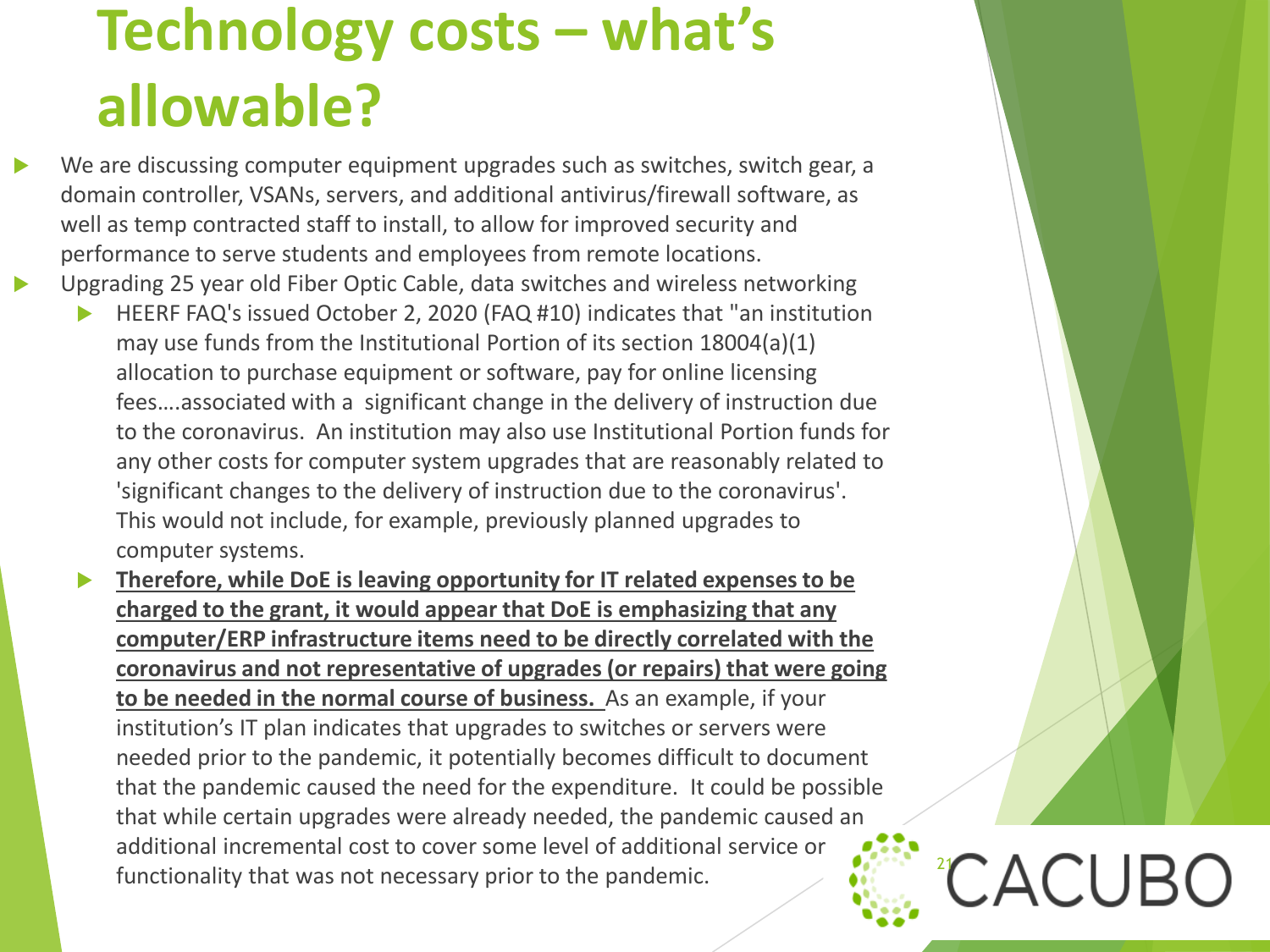# **Third Polling Question**

**What has your institution spent the majority of its HEERF institutional funds on?**

- **1. Technology Upgrades \_\_\_\_\_\_\_\_\_\_\_\_**
- **2. Capital Expenditures \_\_\_\_\_\_\_\_\_\_\_\_\_**
- **3. Forgiveness of Student Receivables\_\_\_\_**
- **4. Student Health/Vaccines\_\_\_\_\_\_\_\_**
- **5. Lost Revenue\_\_\_\_\_\_\_\_\_\_**

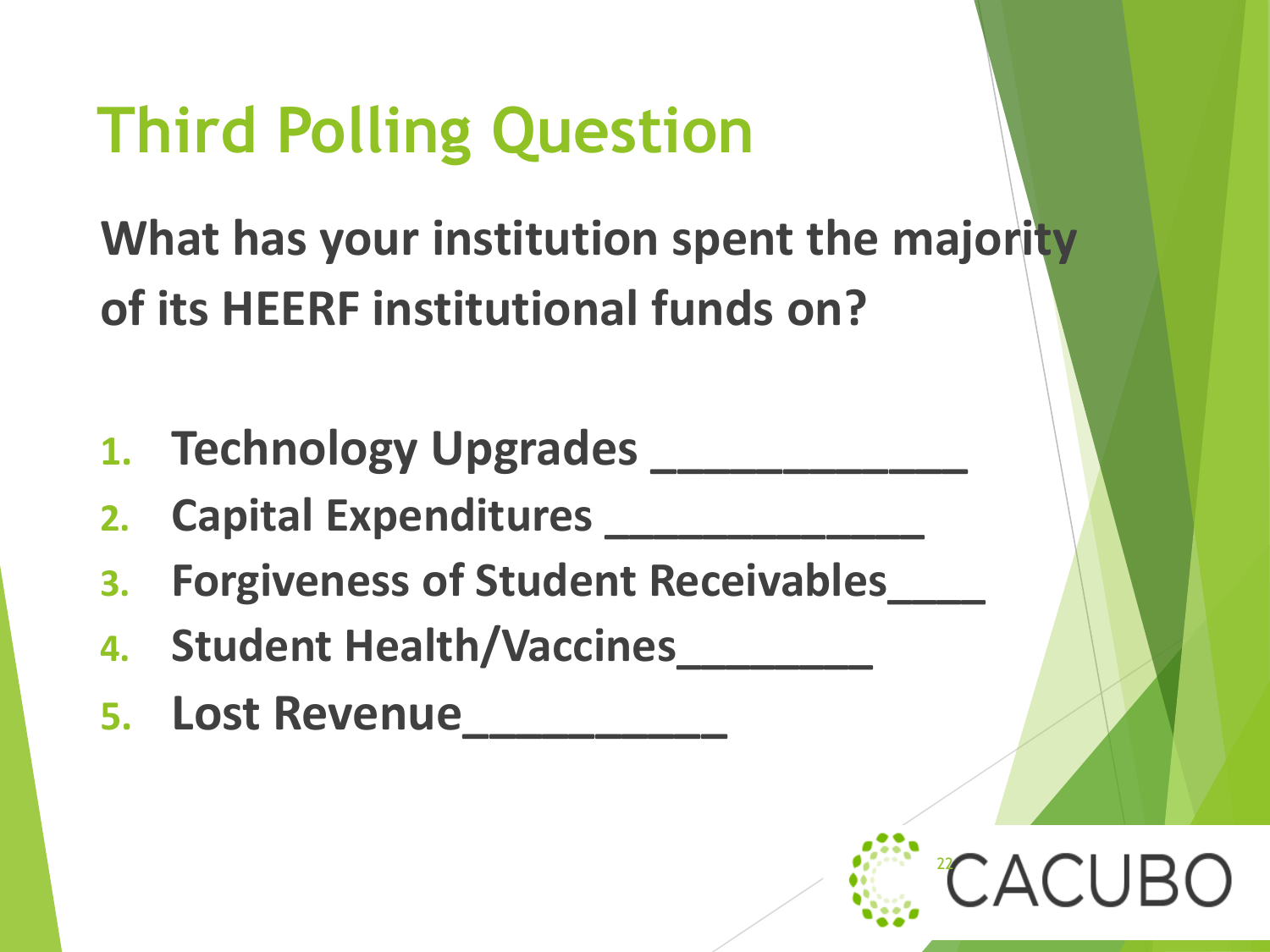#### **Procurement**

- The procurement standards included in Subpart D, Section 200.317–200.327, of the Uniform Guidance apply to procurement of goods and services directly charged to a federal award; the standards don't apply to indirect costs or payroll.
- General procurement standards (§200.318 and §200.319), key items that must be followed include:
	- **Competition** A nonfederal entity must provide for full and open competition in procuring goods and services. This means situations must be avoided that may prevent competition, such as placing unreasonable requirements on firms to qualify noncompetitive pricing practices between firms or affiliated companies or specifying only a "brand name."
	- **Documented policies**  Nonfederal entities must document procurement procedures and policies. If procedures aren't currently documented, nonfederal entities must make this a priority. If policies already are documented, entities should review those policies and ensure they incorporate and follow applicable regulations. These procedures must ensure all solicitations clearly and accurately describe the requirements of the goods or services to be procured and identify all requirements that bidders must fulfill and the factors used in evaluating bids. In addition, if policies include a prequalified list of persons, firms, or products used in procuring goods and services, the list should be current and include enough qualified sources for open competition. 23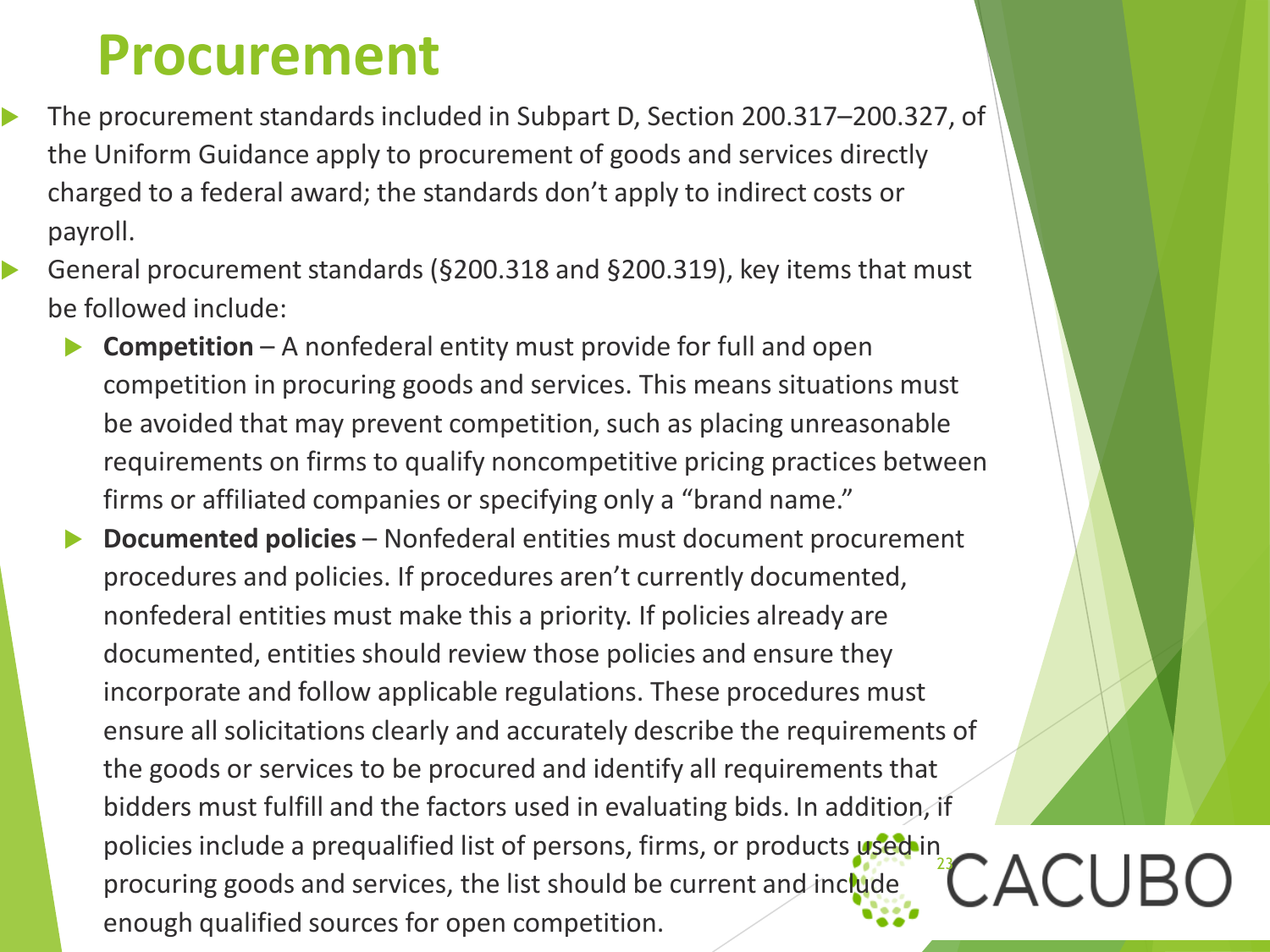#### **Procurement**

- Under the general procurement standards (§200.318 and §200.319), key items that must be followed include:
	- **Oversight** A nonfederal entity must monitor contractors to ensure they perform in accordance with the terms, conditions, and specifications of their contracts or purchase orders. This requirement supplements a similar requirement in which contracts only are awarded to those that use funds responsibly and in accordance with the agreement's terms.
	- **Conflicts of interest** A nonfederal entity must have written policies about conduct of its employees involved in the selection, award, and administration of contracts. These policies must cover both organizational and personal conflict of interest to prevent unfair or noncompetitive awards being provided. These policies also must include disciplinary actions for any violations of the conflict-of-interest standards.
	- **Recordkeeping** A nonfederal entity must maintain documentation to support the history of the procurement, *i.e.*, rationalization for method used, contractor selection or rejection, basis for contract price, etc.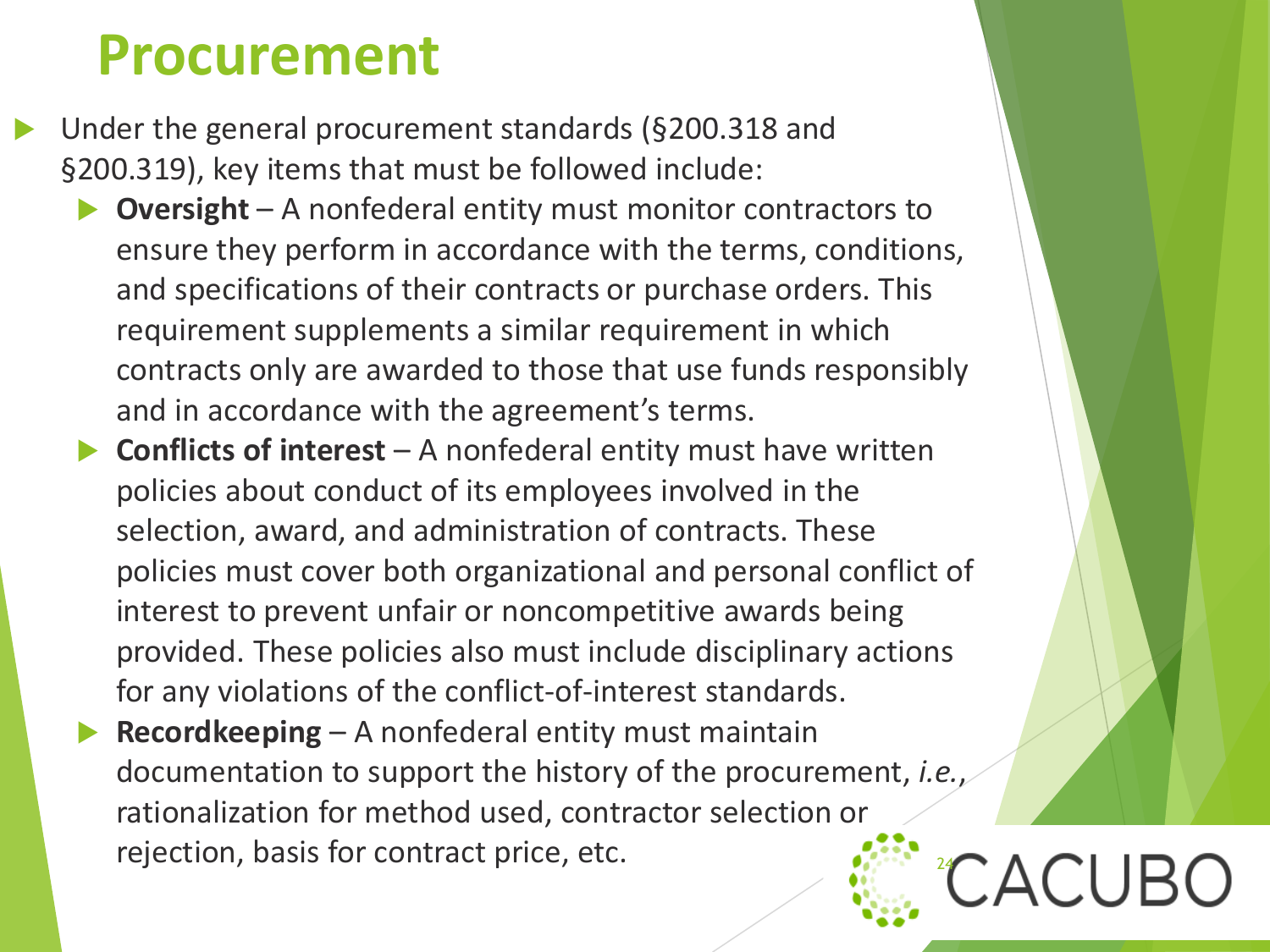#### **Procurement - Micropurchases**

- $\blacktriangleright$  For purchases in which the aggregate dollar amount doesn't exceed the micropurchase threshold currently \$10,000.
- $\blacktriangleright$  Purchases may be made without cost or price analysis or soliciting any quotes or bids if the nonfederal entity considers the price to be reasonable based on research, experience, purchase history, or other information and documents it files accordingly.
- ▶ In the 2020 revised Uniform Guidance, §200.320 allows nonfederal entities to increase their micropurchase threshold if certain criteria are met and must be authorized or not prohibited under: state, local, or tribal laws or regulations.

25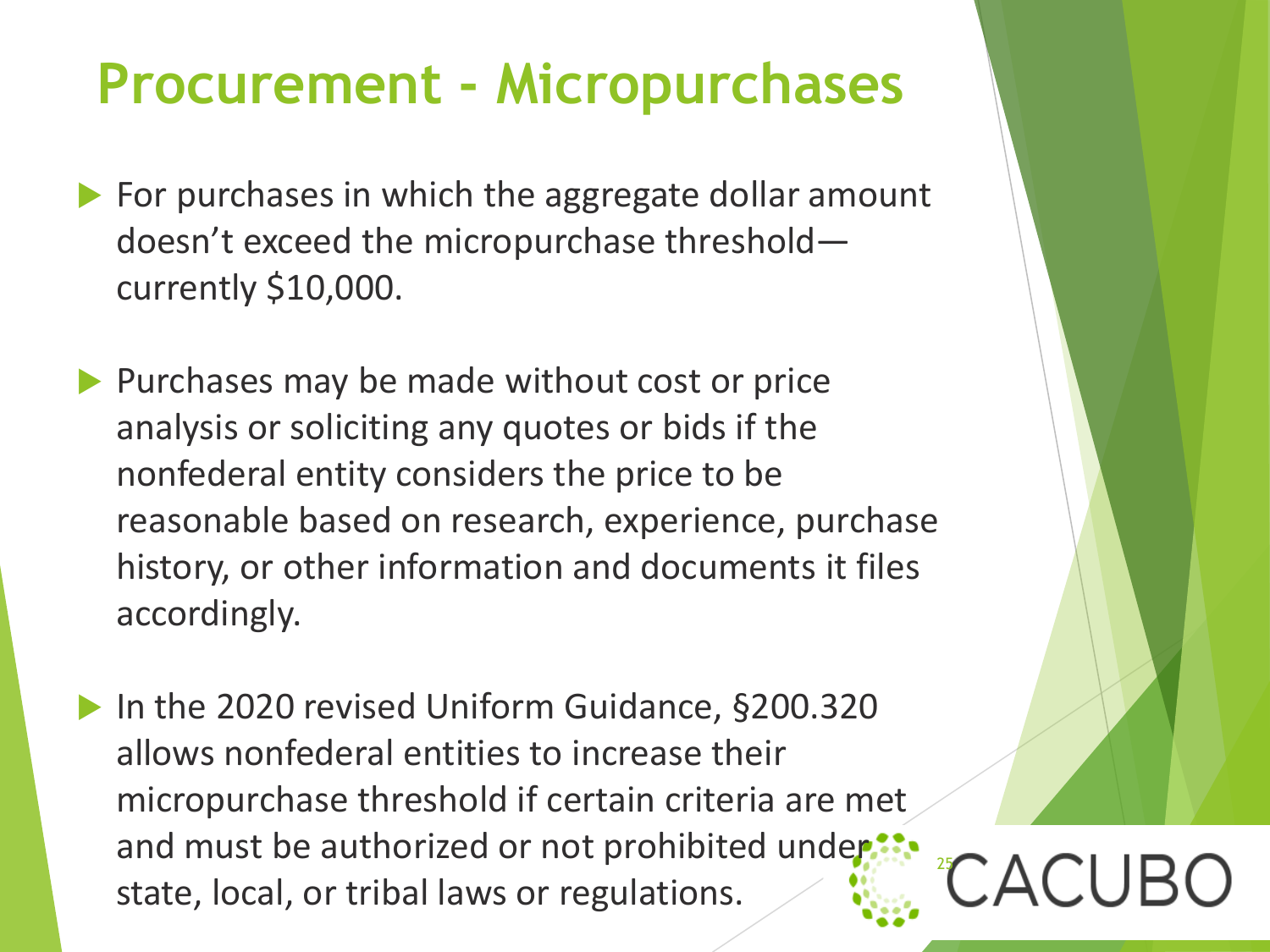#### **Procurement – Small Purchases**

- $\blacktriangleright$  This method is for purchases above the micropurchase threshold but below the simplified acquisition threshold (SAT) as defined by the FAR—currently \$250,000, adjusted periodically for inflation
- $\triangleright$  Price or rate quotations must be obtained from an adequate number of qualified sources as determined appropriate by the nonfederal entity. This doesn't mean formal bids and solicitations for quotes must be made. Quotes may be obtained from a variety of simple sources, *e.g.*, internet search, vendor price listing, verbal quotes, etc. Similar to the micropurchase method, no cost or price analysis is required.
- A nonfederal entity may compare pricing based on an internet search between a local supply store versus a national chain and select a vendor based on these quotes.

26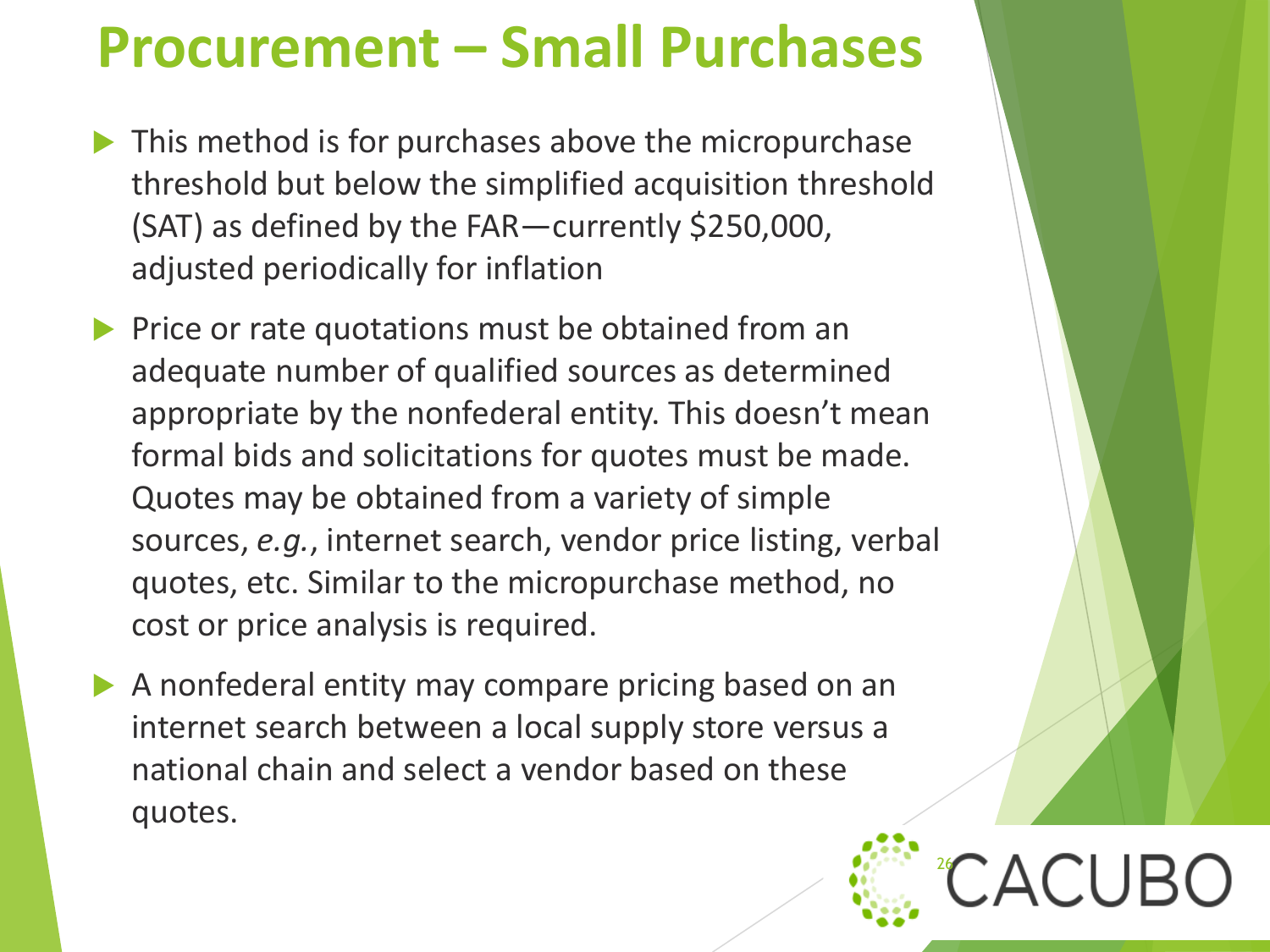#### **HEERF II and III Reporting**

#### **Quarterly Reports**

- ED confirms that institutions will be required to post the [Quarterly Institutional Public Reporting Form](https://www2.ed.gov/about/offices/list/ope/heerfreporting.html) (which was updated on May 11, 2021) and the Quarterly Student Public Reporting Form [\(updated May 13, 2021\) for HEERF II and HE](https://www.govinfo.gov/content/pkg/FR-2021-05-13/pdf/2021-10196.pdf)ERF III funds to their websites by the tenth day following the end of each calendar quarter, as has been that case for HEERF I funds
- Can quarterly reports be cumulative across multiple HEERF funds? That is, can one quarterly report be posted that includes cumulative HEERF I, II, and III funds in the same report?
	- *Quarterly reports are assumed to merge within a single report an institution's expenditures across the different strands of HEERF grant funds (HEERF I, II, and III) unless an institution's reporting explicitly designates a Quarterly report as only pertaining to a specific set of HEERF funds (e.g., posting a separate Quarterly report for ARP funds). However, each report should be distinct in that each report covers those expenditures under the specific quarterly timeframe.* 27 CACUI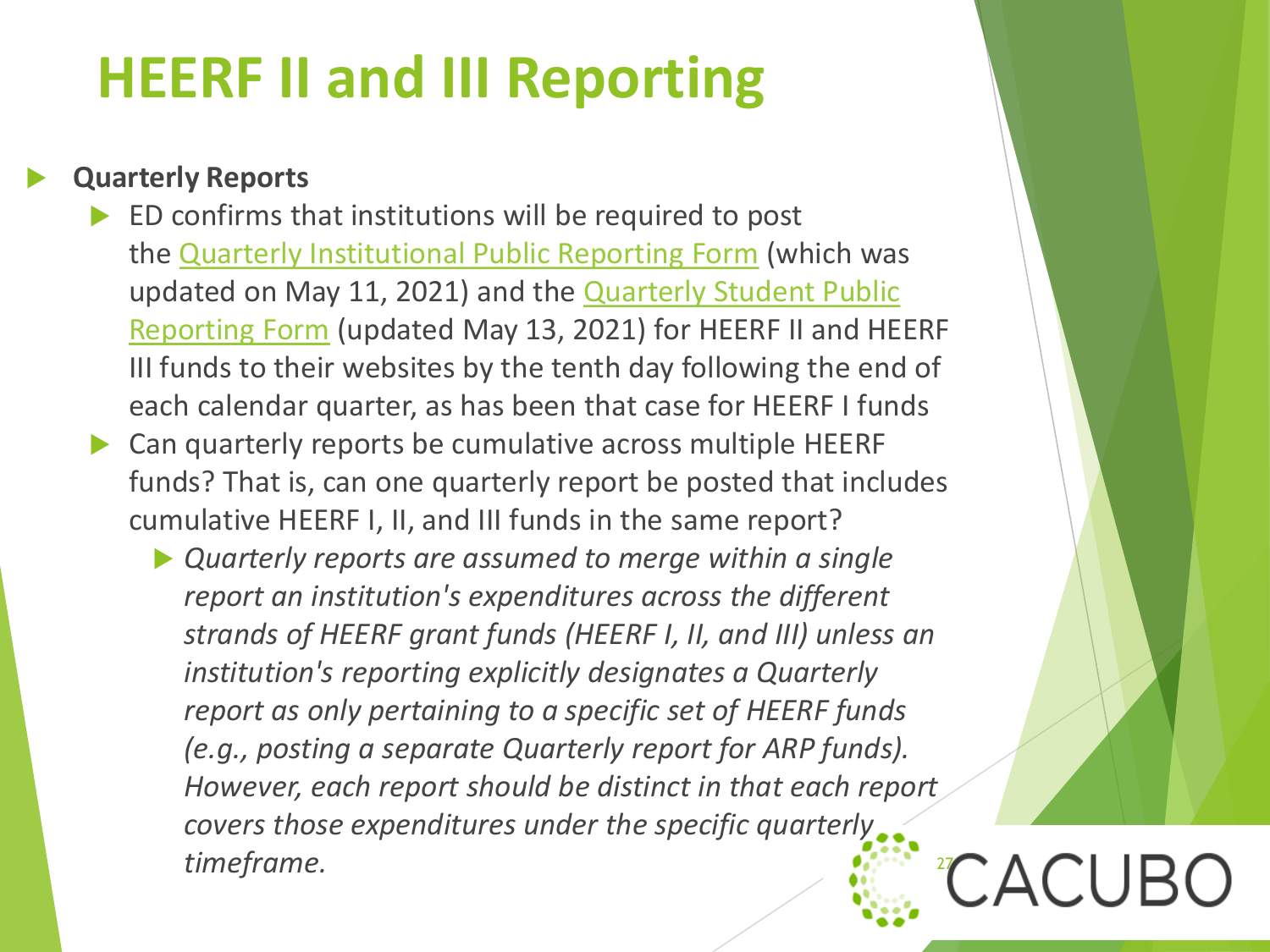### **HEERF Reporting – Annual Reports**

- HEERF II and HEERF III funds will also be subject to the annual reporting requirement (also detailed for HEERF I above), which is next due in early 2022
- HEERF III funds, in order to be prepared for next year's annual report.
	- ED advises institutions to "carefully document how they prioritize students with exceptional need in distributing emergency financial aid grants to students, as the Department is exploring reporting requirements regarding the distribution of emergency financial aid grants to students."
	- ED also indicates that it is exploring collecting more information on the HEERF annual report on institutions' implementation of two new required activities Congress added to the American Rescue Plan: implementing evidence-based practices to monitor and suppress the coronavirus, and conducting direct professional judgment (PJ) outreach to financial aid applicants.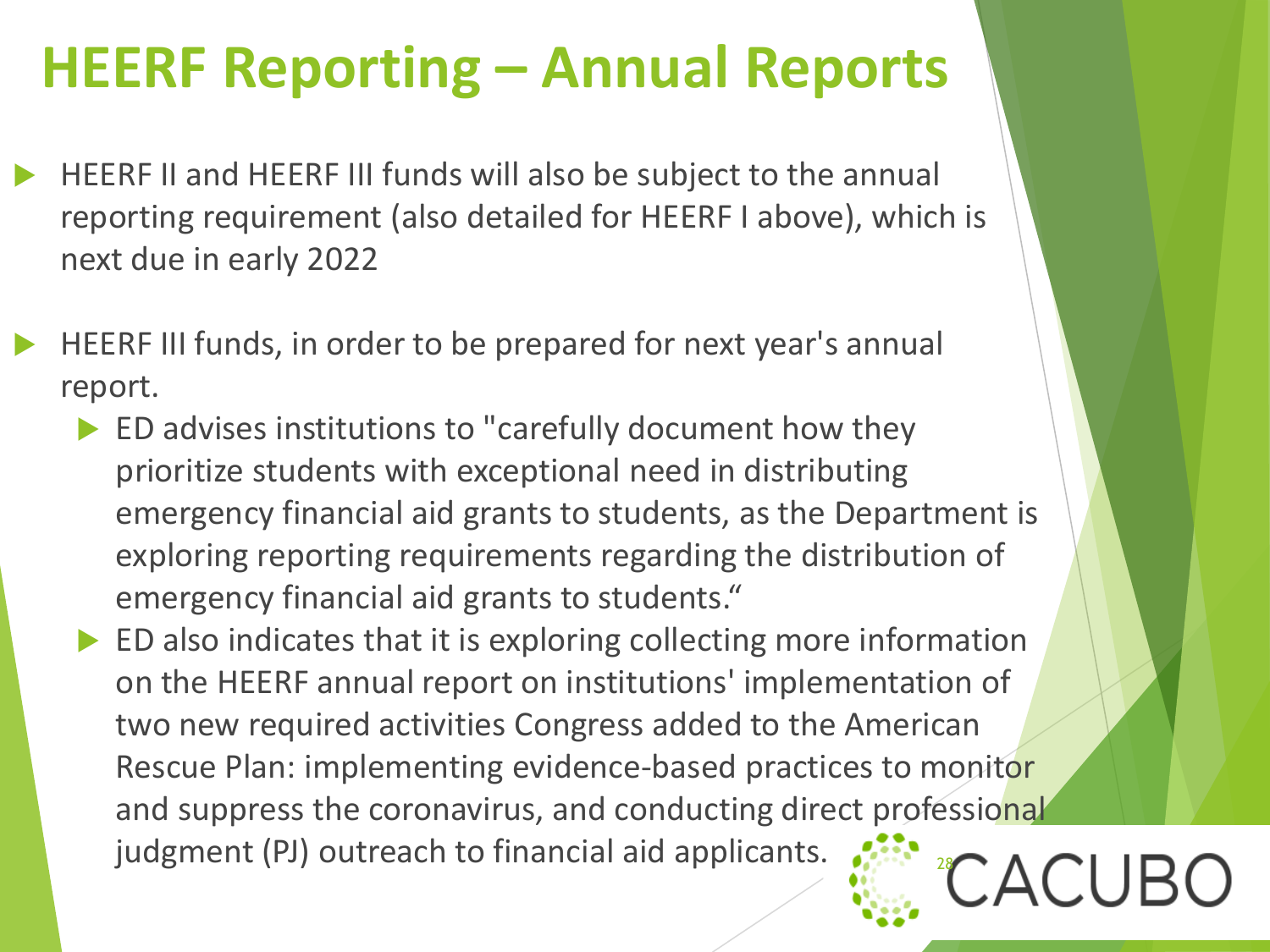### **Indirect cost rate – allowable?**

- For what items is it permissible/appropriate to add our indirect rate when submitting for expense reimbursement or lost revenue?
- DoE has not provided a complete listing of permissible uses for applying an indirect cost rate, however, has applied the following principle based and direct guidance:
	- 1) Indirect costs may only be applied to Institutional Portion awards (FAQ #43)
	- 2) Indirect costs may NOT be charged to any student grant awards (FAQ #43)
	- 3) Lost revenues should not apply an indirect cost rate
	- 4) Institutions should carefully consider that where an indirect cost rate is applied, costs should be consistently charged as "indirect" or "direct" and may not be "double-charged".

29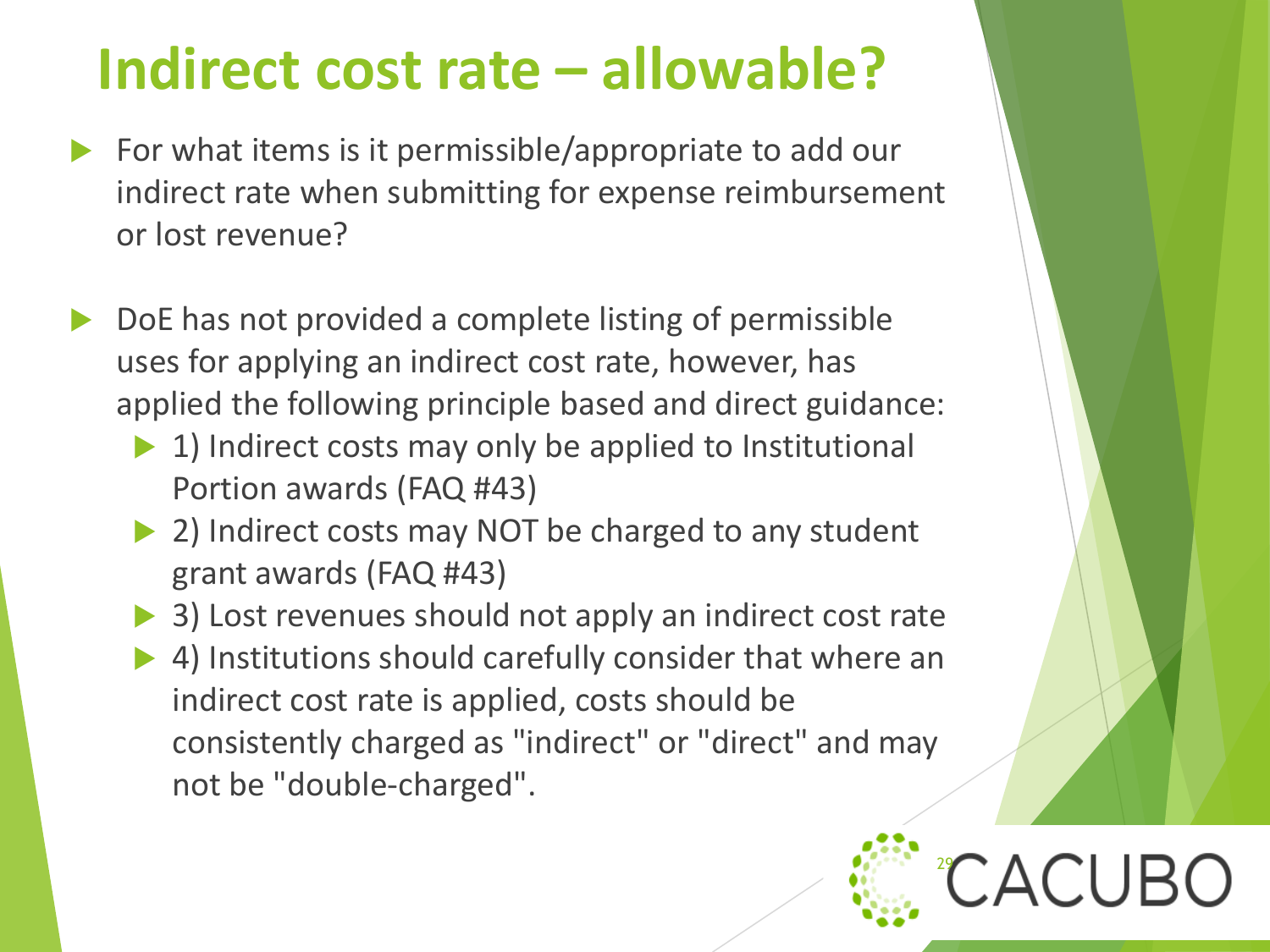#### **Revenue Recognition-FASB Institutions**

- All HEERF program grants have minimum spending requirements on emergency aid to students
- Per ASU 2018-08, grants are conditional when both a "right of return" (or right of release) and a "barrier to entitlement" exist
- Right of return: Because the grant falls under UG requirements, there is a right of return under OMB's umbrella of rules.
- Limited Discretion: Department of Education use rules limit the university's discretion over how funds can be spent. The student portion of all HEERF grants must be spent on providing emergency aid to qualifying students with the most need. For the institutional portion, spending discretion is limited by exclusion and use rules: expenses [including lost revenue] associated with an operating environment that has been affected by the coronavirus pandemic.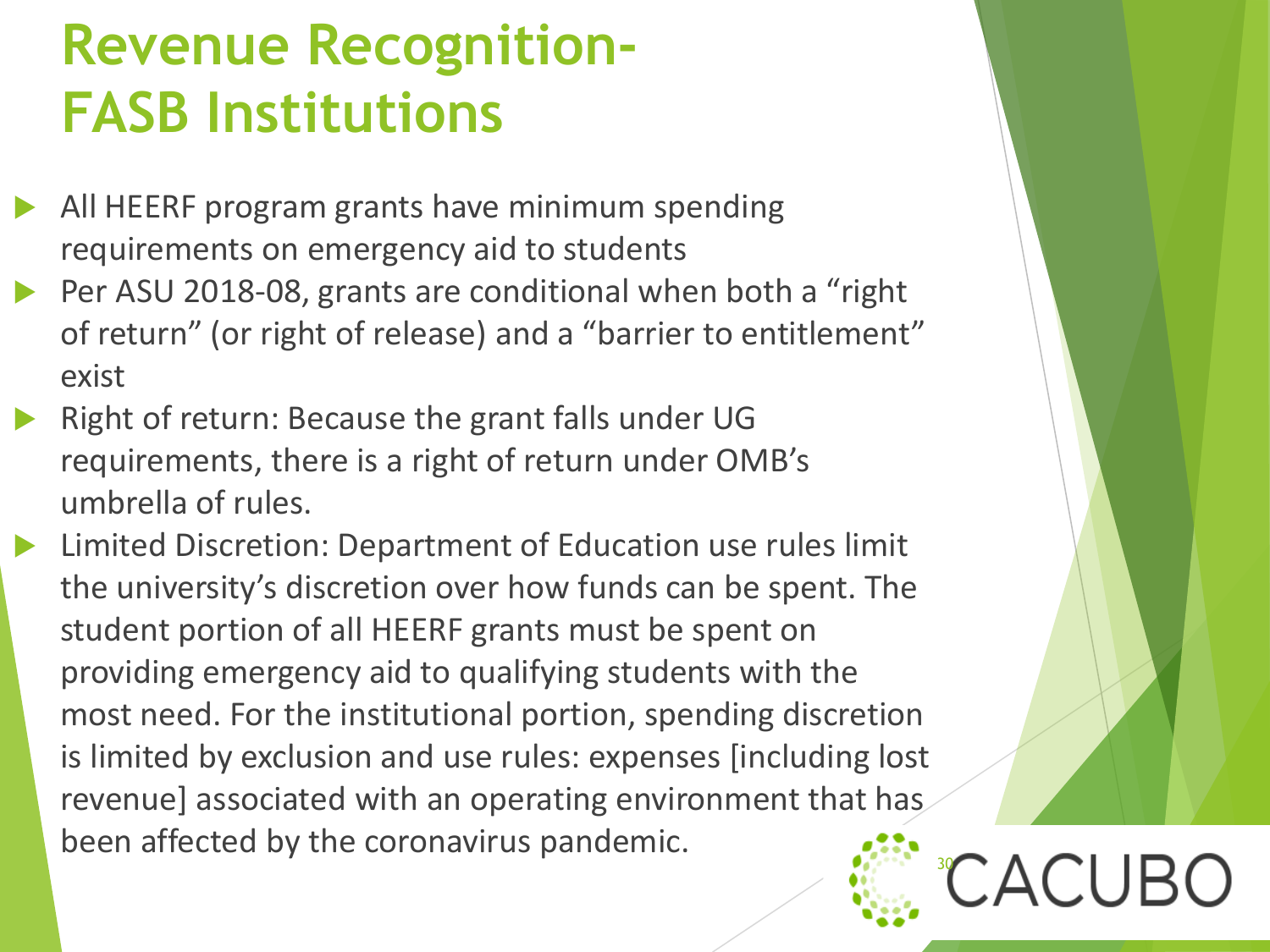### **Revenue Recognition-FASB Institutions (continued)**

- At risk considerations: This barrier affects the timing of revenue recognition. All HEERF program grants have minimum spending requirements on the student portion.
- HEERF III require that at least 50% of funds be used for emergency grants to students
- In other words, the proportion of revenue recognized under Part B for all HEERF program grants should not exceed the proportion of revenue recognized under Part A.
	- To recognize more revenue under Part B places the revenue associated with the incremental spending at risk until a similar proportion of Part A spending has occurred.

31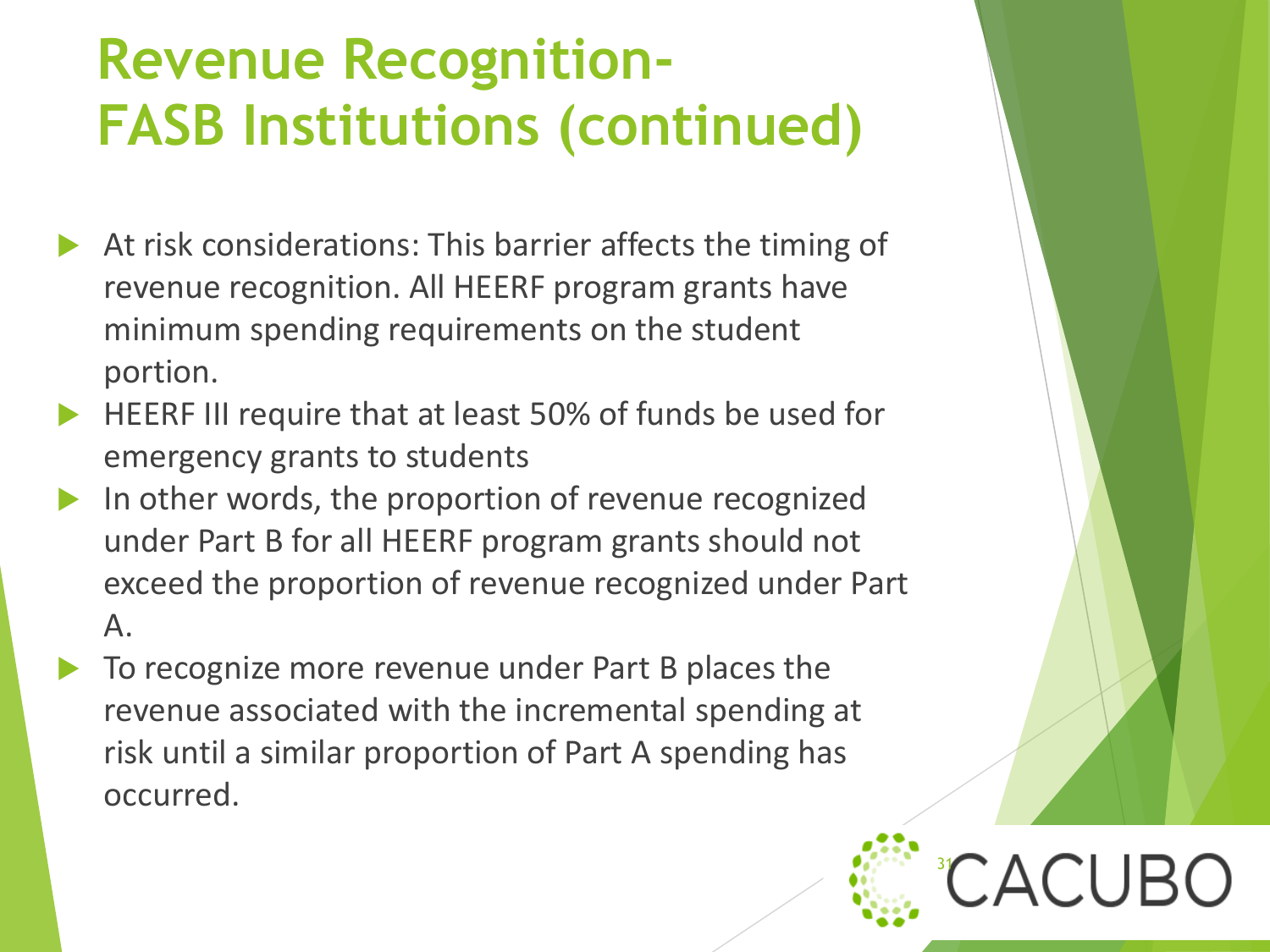### **Revenue Recognition-FASB Institutions (continued)**

 HEERF III – 50% minimum spending requirement on emergency aid to students.

#### **Example:**

- An institution has a \$2 million allocation, has a June 30 year end, draws \$700 thousand (K) from G5 on April 15, and disburses to students as aid.
- The institution draws \$900K Part B funds from G5 on April 20 and assigns to lost tuition revenue.
- On June 30, 2021, the institutions would recognize \$700K in Part A revenue, \$700K in Part B revenue, and \$200K unearned revenue.

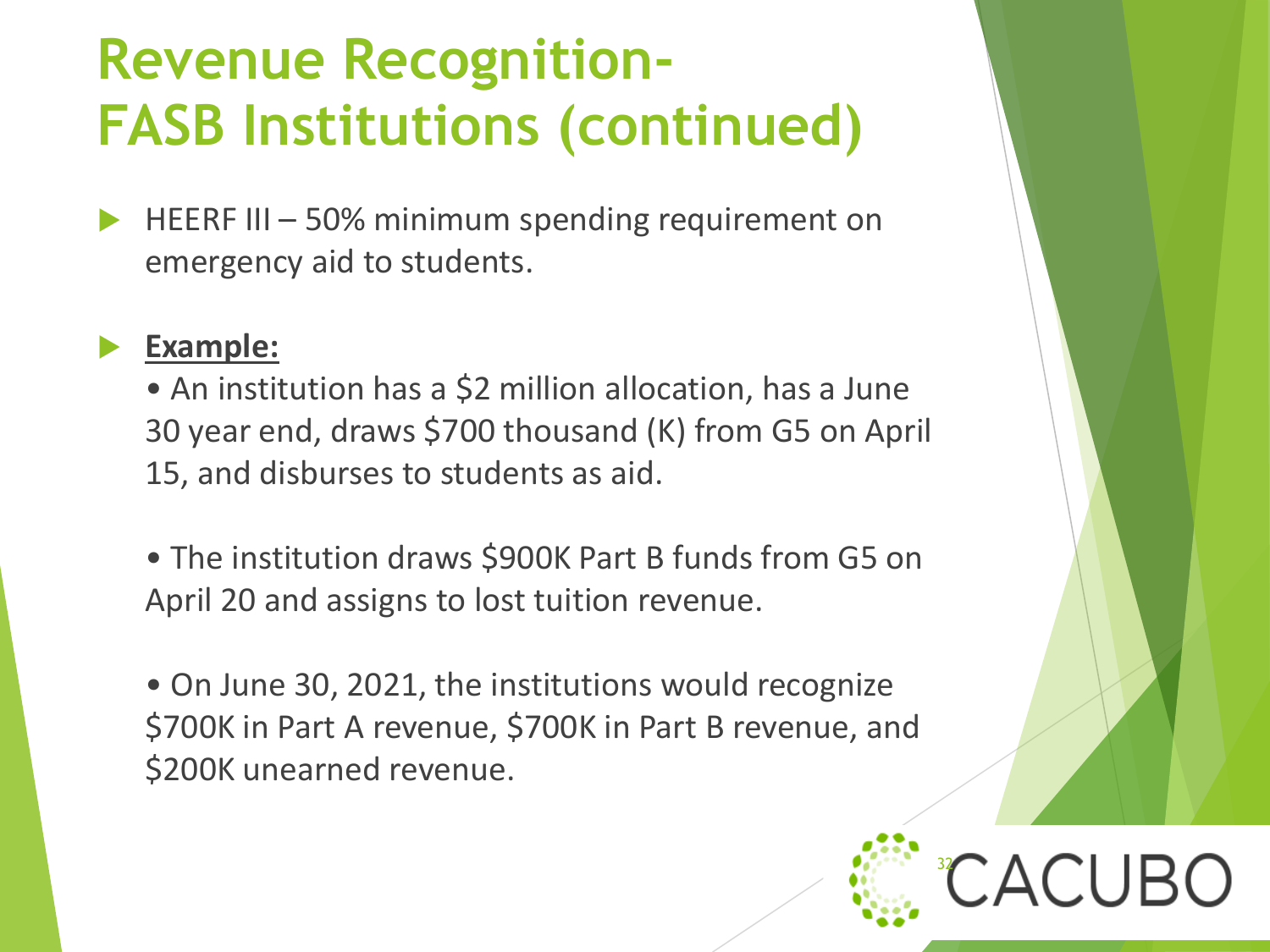### **Revenue Recognition – GASB Institutions**

- Under Statement No. 33, the HEERF grant is considered a voluntary nonexchange transactions (a legislative agreement, such as a grant, entered into willingly by the parties to the agreement, that is other than an exchange transaction). Revenue can be recognized when all applicable eligibility requirements are met.
- Student portion eligibility requirements: Institutions must select students with the greatest need to receive HEERF emergency aid grants. These selection criteria (and ensuring the exclusion of non-resident and DACA students) are eligibility requirements. Once students are selected and aid is disbursed, grant revenue can be recognized as funds are provided to students. Grant funds drawn before student selection and disbursement would be classified as unearned revenue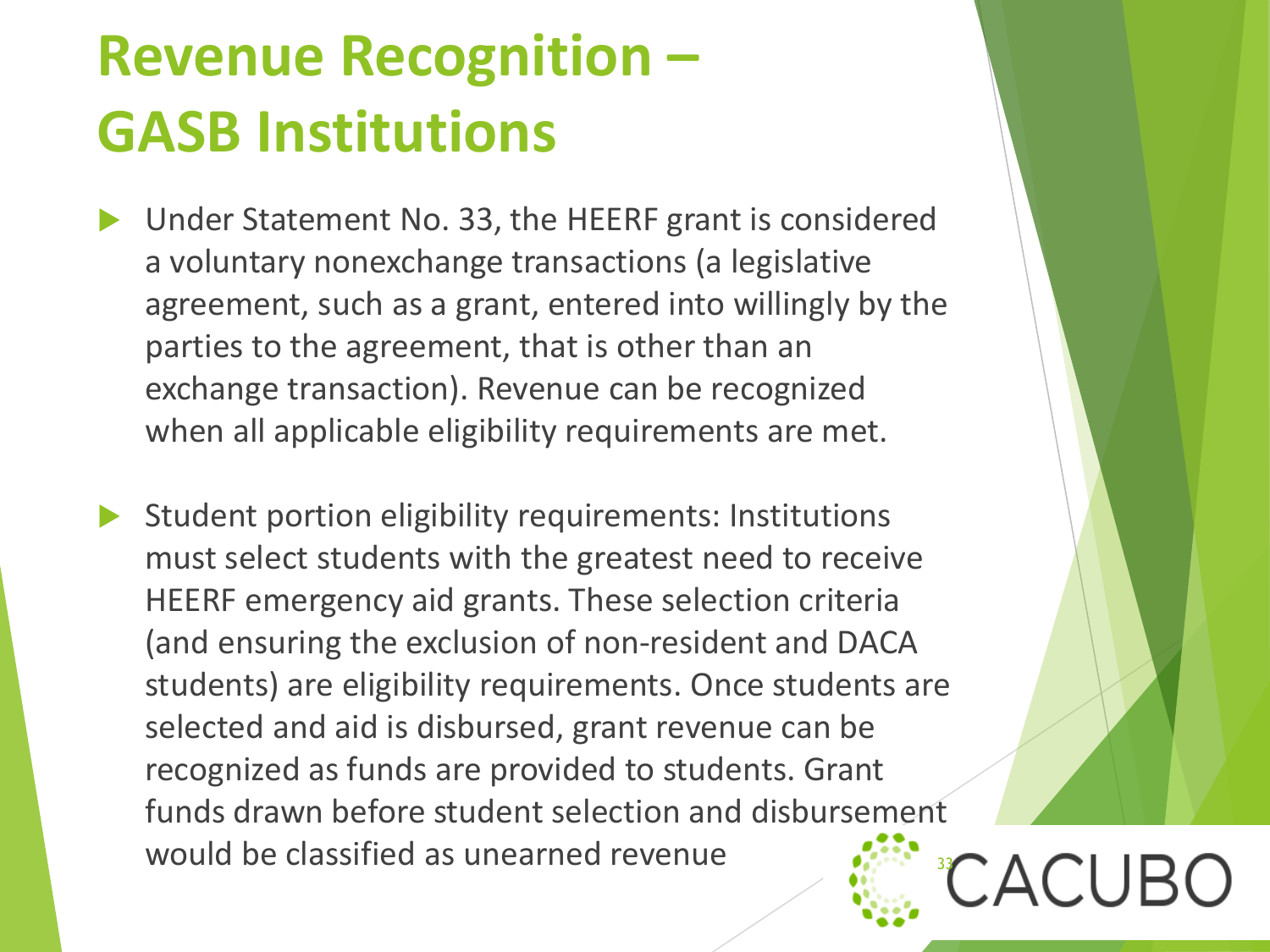# **Revenue Recognition – GASB Institutions (continued)**

 Institutional portion eligibility requirements: Revenue on institutional funds (Part B) can be recognized as minimum required spending on emergency aid grants to students (Part A) occurs. Meeting the minimum student aid disbursement criteria is an eligibility criteria requirement – specifically a contingency (criteria d) in paragraph 20 of Statement No. 33 – for institutional funds revenue recognition. Until student funds are used, any institutional funds drawn and applied to eligible uses would be unearned revenue. This is consistent with paragraph 15 of Statement No. 33 in that revenue is unearned by recipients until allowable costs have been incurred and any other eligibility requirements have been met.